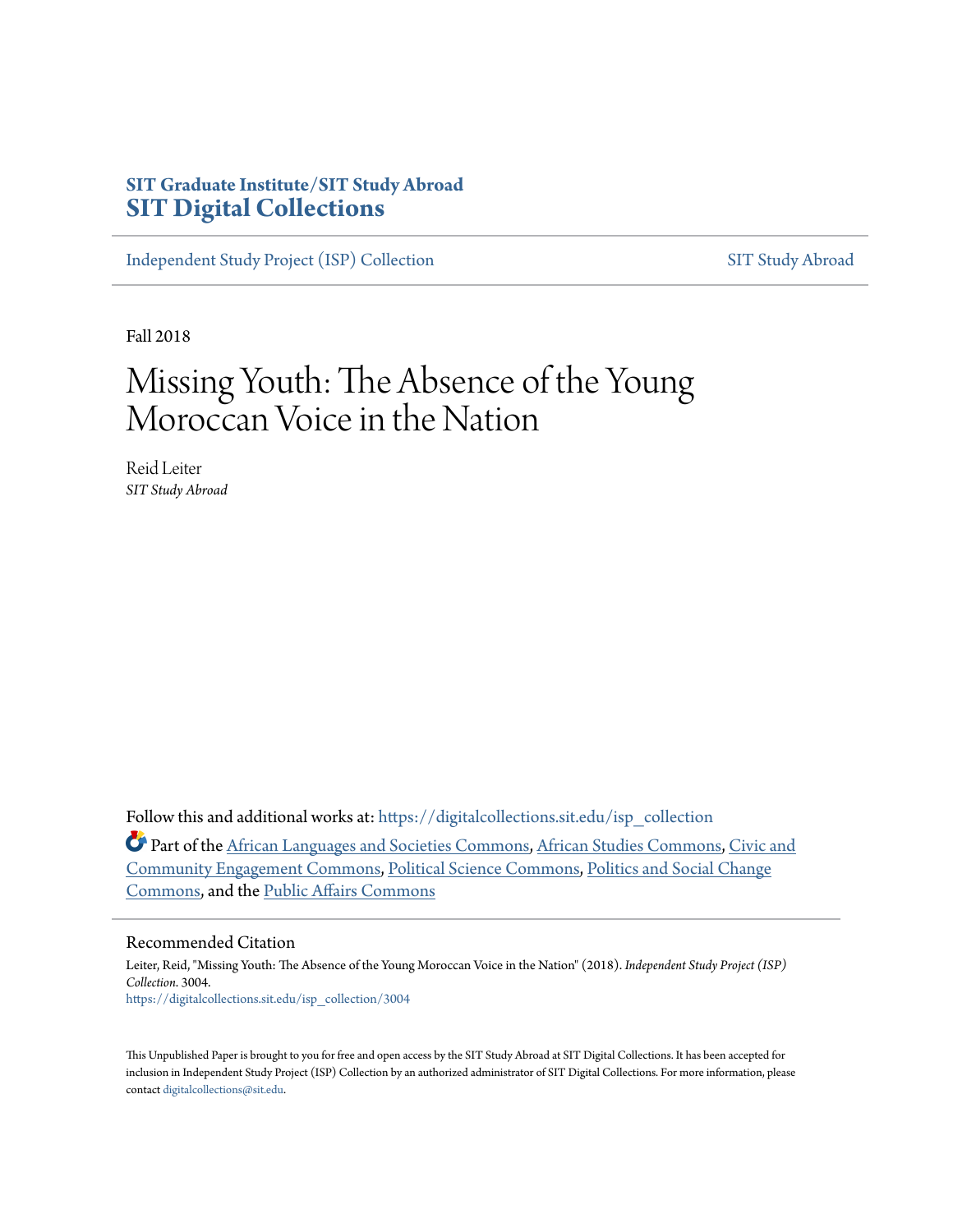Missing Youth: The Absence of the Young Moroccan Voice in the Nation

Leiter, Reid

Dr. Belghazi, Taieb

University of Denver

International Studies

Africa, Morocco, Rabat

Submitted in partial fulfillment of the requirement for MOR, SIT Abroad, Fall 2018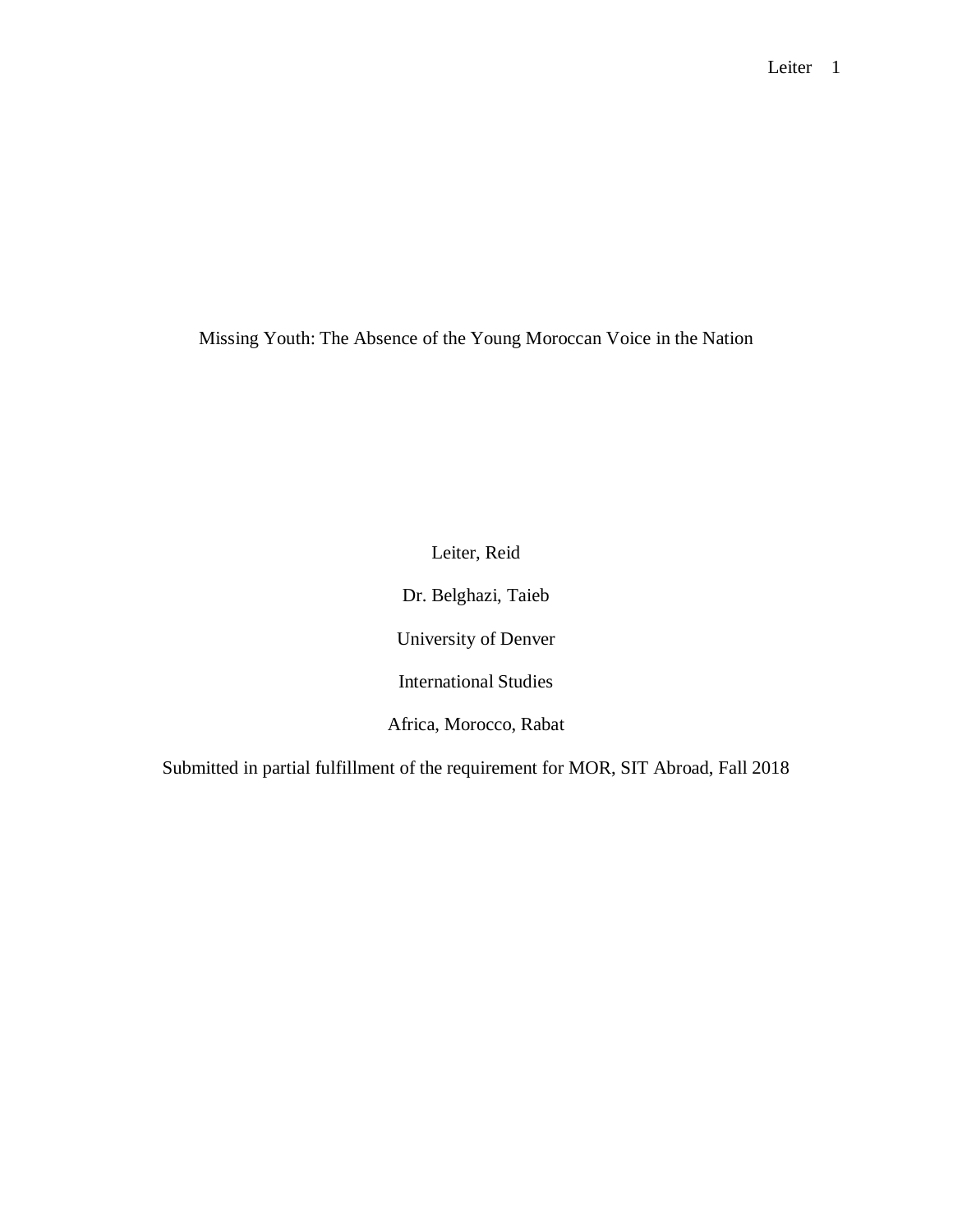#### Abstract

Morocco has long maintained stability in a region historically known for fluctuating sociopolitical climates, considerably in part to a robust constitutional monarchy. However, the 20 February movement that coincided with the 2011 Arab Spring showed that the government is vulnerable to an energetic, organized, and a vocal youth population. Now, seven years after a constitutional referendum aimed at installing more democratic processes was passed, the growing youth populous feel more detached from their nation than ever, ignored by the government and monarchy, and ultimately lacking a voice in Moroccan politics. By excluding their voice and ignoring their opinions, the government is failing the young people of Morocco whose discontent could manifest itself in a far more disruptive movement in the coming years than it did in 2011.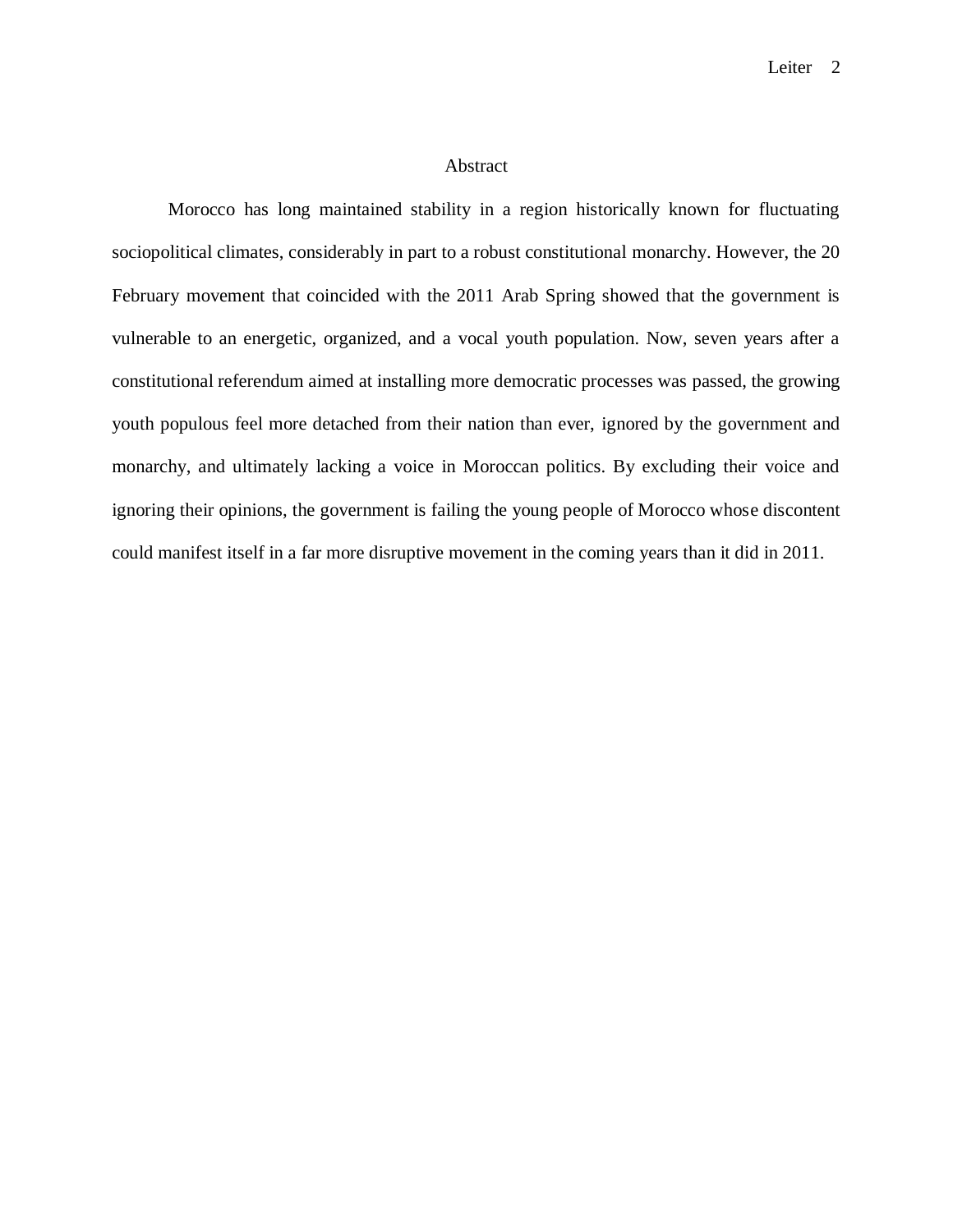# Acknowledgements

I would like to acknowledge everyone who assisted me in this independent study project and played a role in its completion. Foremost, thank you to Dr. Taieb Belghazi and Dr. Ait Mansour for their guidance early on in the ISP process. I would like to also graciously thank all the Moroccan students who helped me in this project, both setting up meetings and allowing me to discuss this topic, without them I would not have been able to produce this paper.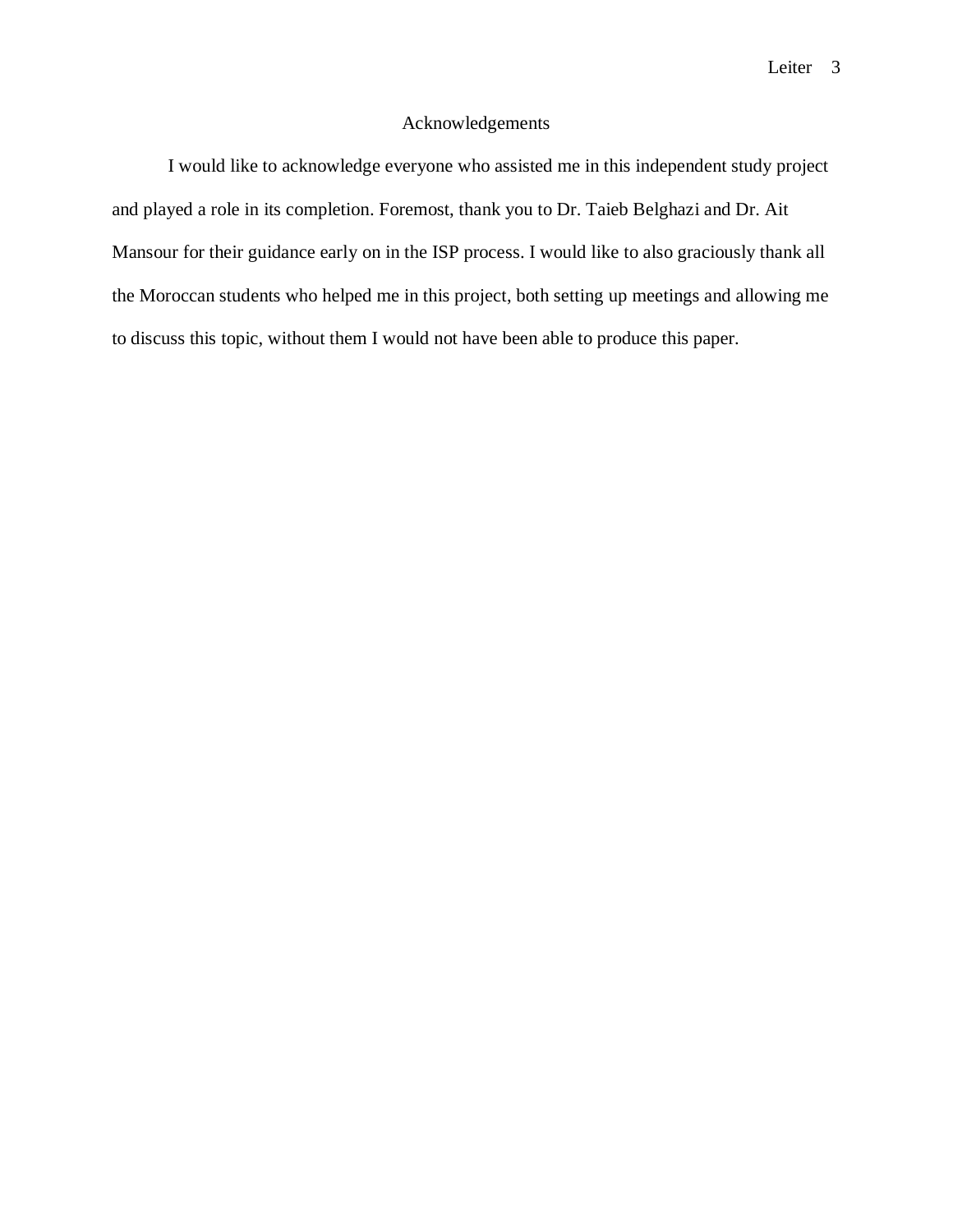# Contents

| Section                                                         |  |
|-----------------------------------------------------------------|--|
|                                                                 |  |
|                                                                 |  |
|                                                                 |  |
|                                                                 |  |
|                                                                 |  |
|                                                                 |  |
|                                                                 |  |
|                                                                 |  |
| Findings from Conversations with Moroccan University Students19 |  |
|                                                                 |  |
|                                                                 |  |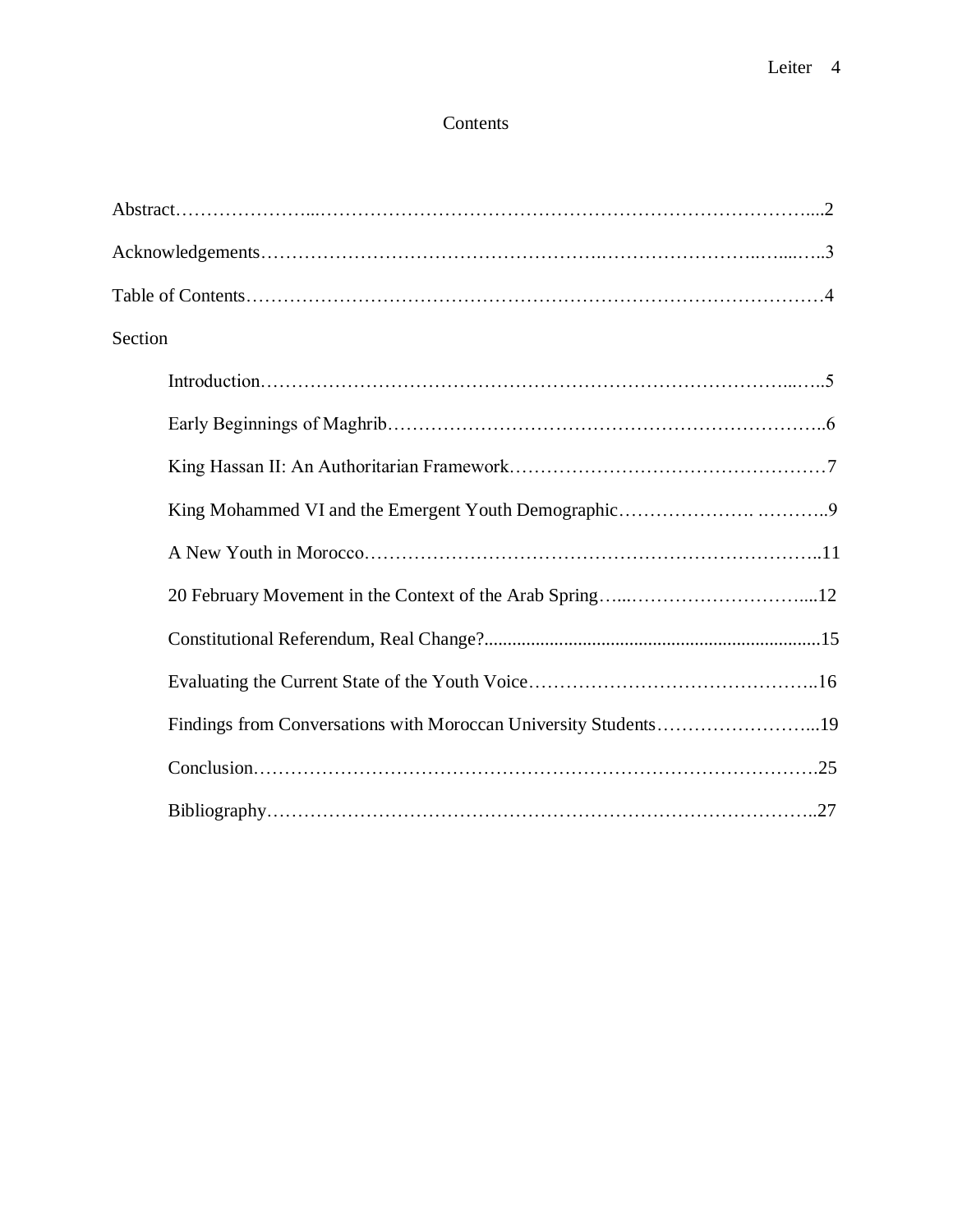## i. *Introduction*

The origins of the Moroccan experience go back centuries and has spanned several dynasties, countless Kings, as well as Spanish and French colonization which left the nation tattered. Throughout its history, two elements have remained pertinent in Morocco; Islam and the monarchy. Each goes hand in hand, and by that, the King wields near absolute authority by the grace of Islam. However, when the Arab Spring struck the Middle East and North Africa in 2011, King Mohammed VI's authority was challenged. The King was forced to call for a constitutional referendum or risk further unrest. Following this, democratic reforms were established to give parliament and in theory, the populous, more authority. However, this does not seem to be the case. In contemporary post-20 February 2011 Moroccan society, young people make up a significant portion of this populous and therefore represent a vast political contingent, but are they genuinely being granted a voice in the civics of the nation?

Given the research question above, I conjecture that youth participation in Moroccan politics is alarmingly low, particularly in relation to voting and involvement in political organizations. Many young Moroccans feel marginalized and controlled by the government despite the constitutional reforms in 2011, henceforth excluding a large demographic from the democratic processes of the Kingdom. With relation to this, the following study will look at levels of political involvement among young Moroccans ages 19 to 23 around three areas of political input: voting, party membership, and non-governmental participation, and whether or not this demographic feel included in the political arena within the context of Morocco's hybrid-regime.

This paper will first take a historical look at Morocco, from its early beginnings up until the modern day, to give context to the social and political climates surrounding the government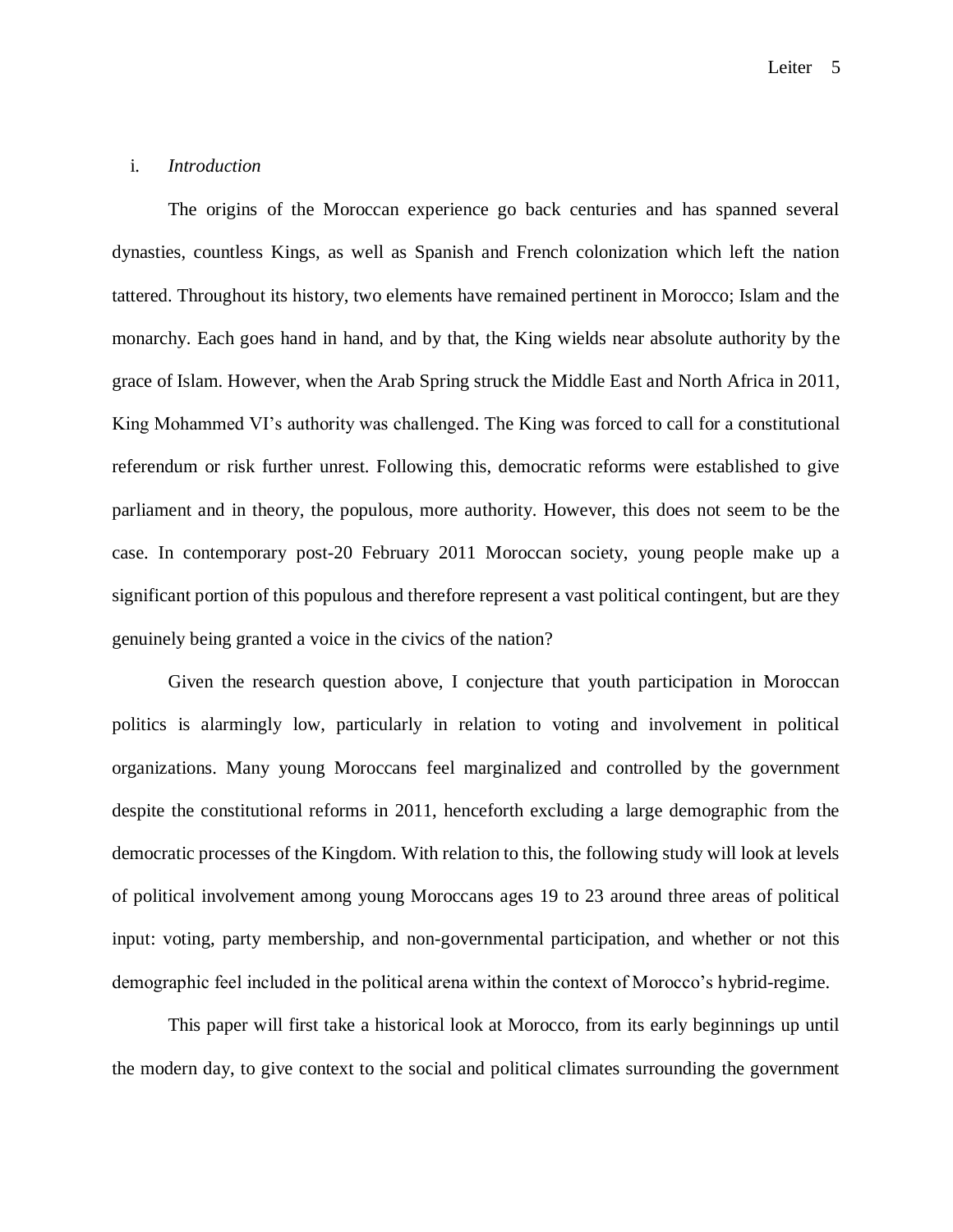and the young people. Subsequently, the paper will move towards the presentation of the findings in conversations with Moroccan university students on their sentiments towards the question at hand.

#### ii. *Early Beginnings of Maghrib*

Tucked away in the Northwest corner of Africa, Morocco is seemingly detached from the heart of the Arab world yet embodies the Islamic values and traditions inherent to the Middle East. The earliest tracings of Moroccan history date back to sometime in the eighth century. The name "al-Maghrib al-Aqsa" emerged sometime after that, which in Arabic means "Muslims furthest West or Morocco" (Bouqria, & Miler, 1999, p.19). Henceforth, one can see how the roots of Islamic tradition span back centuries. The first Moroccan Monarchy was established in 789 by a descendant of the Prophet Mohammed and would last until 959. The subsequent two dynasties took great strides in making Morocco a nation by legitimizing power in a central authority by the doctrine of Islamic jihad; they lasted from 1069 to 1147 and 1147 to 1269 respectively. The fourth and fifth dynasties, the Banu Marin (1258-1420) and the Sa'di (1548-1641) introduced new diplomatic practices in the civics of their kingdoms by doing away with the more aggressive means of public engagement contrary to their predecessors. These two dynasties ultimately connected with the population on a more personal level and formulated a relationship between the public and the crown that would stand the test of time, but this would be a relationship, as we will later explore, is deeply fractured in the eyes of the public, particularly by young people.

After 1500, showmanship and lavish rituals were employed by the monarchy as a means of legitimizing the crown and positioning it at the forefront of public consciousness. One of the most significant traditions began in 1593 by King al-Mansur, who established the performance of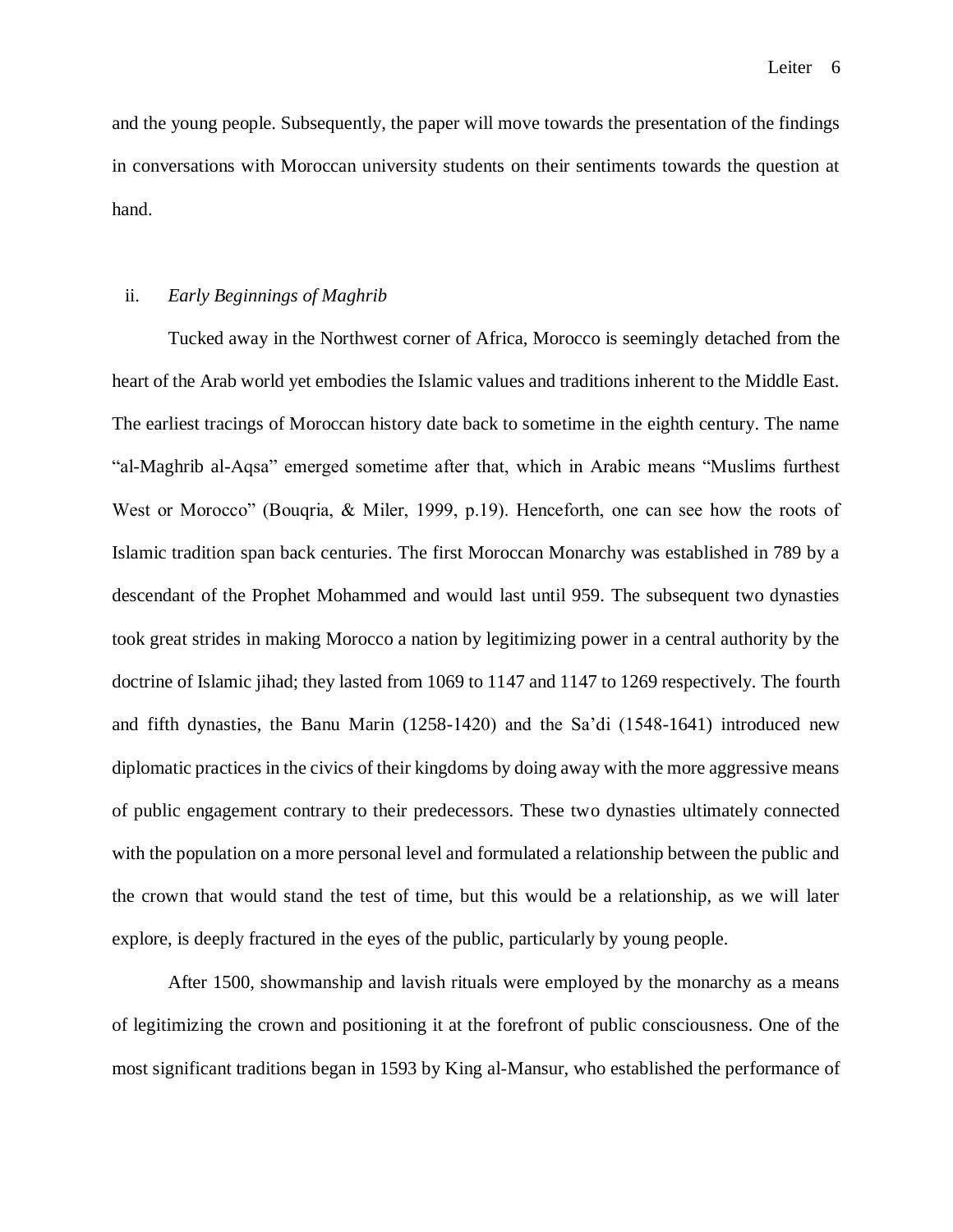the Prophet Mohammed's birthday. Al-Mansur established such a tradition in order to secure the lineage from the Prophet Mohammed in his dynasty as to be reflected in the public eye. A significant precedent he established during this lavish celebration was the white-rob of the ruler, in which the ruler wore the same white robs as every man in Morocco, built a strong link between him and the common man. Al-Mansur's tradition of the Prophet's birthday carried through the centuries and is still viewed as a powerful tool that legitimizes and connects the monarch to his people but is one that has been continuously challenged in the 21st century Morocco (Bouqria, & Miler, 1999, p.180). Of the many ways that the monarchy came to be in Morocco, its continuity has been most active under the sixth and current dynasty that began in 1666, the mighty 'Alwai dynasty.

The monarchy and Islam are the two enduring pillars of the Moroccan experience throughout the centuries and were utilized in various ways by its six ruling families all while maintaining a seemingly homogenous curve. However, this would later be challenged in the contemporary by a vastly different youth population. In the subsequent sections, the focus will be placed on the 'Alwai dynasty following their independence from French colonization in 1956, mainly looking at the reigns of King Hassan II and King Mohammed VI, who are the primary craftsmen of the modern Morocco and where themes of youth involvement in the sociopolitical setting are challenged and developed.

#### iii. *King Hassan II: An Authoritarian Framework*

Prior to gaining its independence in 1956 from the French Protectorate, Morocco had been divided into three main zones of colonial influence between the French, Spanish, and an international coalition that controlled a smaller region around Tangier. King Mohammed V, who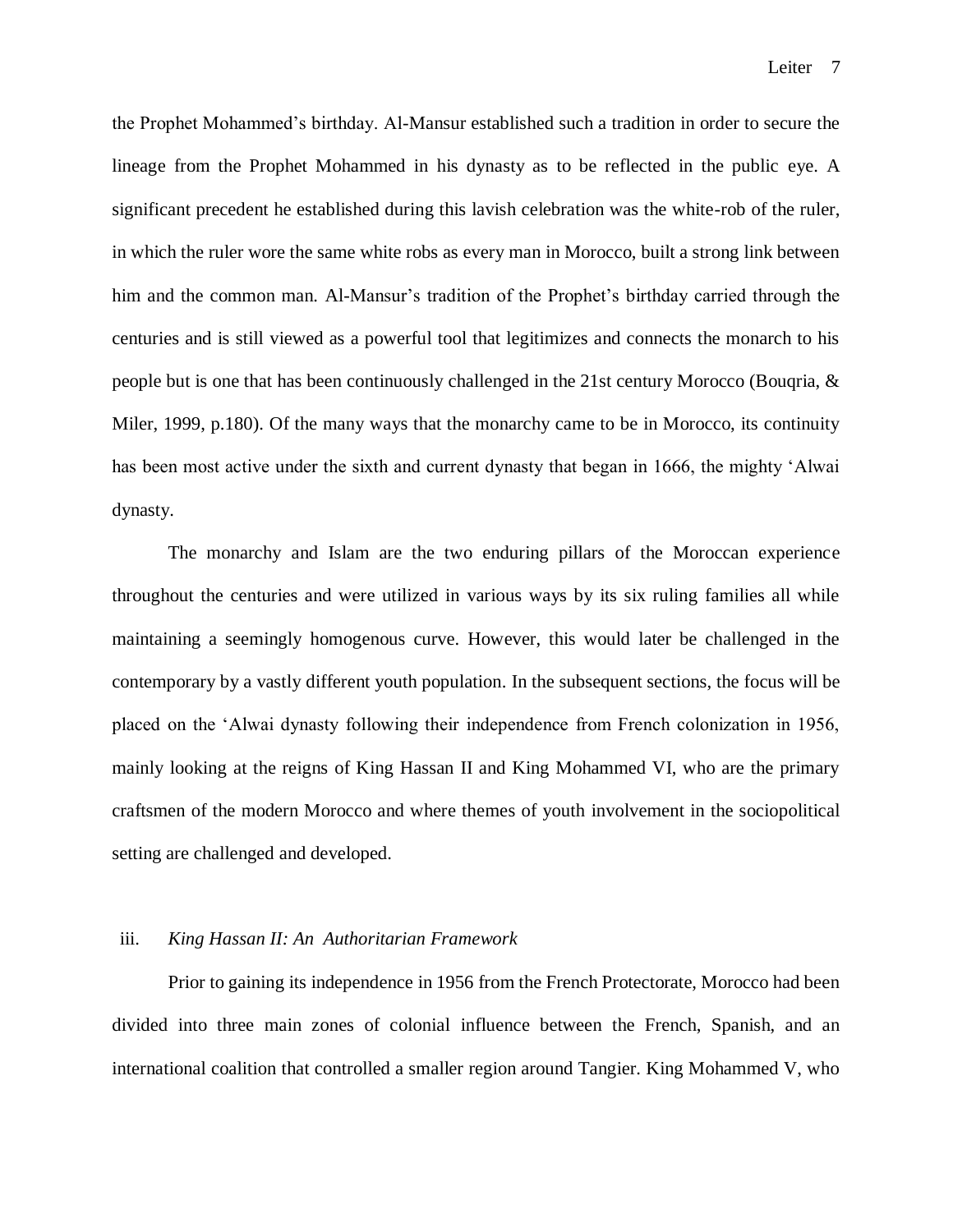negotiated for the independence of Morocco, was its first monarch and oversaw the reunification of these zones during his brief four-year rule as Morocco's first monarch. It would be his son, Hassan II, who would subsequently lay the framework for a contemporary Morocco under Mohammed VI. King Hassan II ruled for 38-years, one of the longest out of any Arab monarch, and he took the throne at a time when Islamic Kings were seemingly fading into history. King Hassan II's rule, however, was by no means a cherished one in Moroccan history, it is often characterized as a dictatorship and is known as the "years of lead" for the brutality of the regime.

Nevertheless, King Hassan II knew how to hold onto the support and he did so by recognizing the countries' historic Islamic roots and traditions, and more so, the divisions between ethnic groups over such customs. King Hassan II's success lay in his ability to transcend these divisions between rural and rich, Berber and Arab, and the many feudal tribes; he had "the ability to be different things to different people" (Gregory, 1999). Hassan II also attempted to democratize the country by introducing a new constitution in 1962, which provided elections for legislature but ultimately left the majority of power in the crown, given that these elections were never truly fair. Furthermore, Hassan II understood the historical importance of his position to the people, as the crown was a unifying force in Islamic society, and he truly did just that. As the Commander of the Faithful, he quadrupled the number of mosques over his tenure and played to the religious wills of the people all while strengthening the hand of the crown towards absolutism. By many measures, Hassan II did indeed rule with an iron fist and left a stain in the conscious of the nation. The aforementioned "years of lead" is the term most Moroccans would assimilate with the period of King Hassan II's reign. It was a period dominated by repression, marginalization, and torture. The monarchy targeted political opponents and framed them as rebels, and it suppressed Western Saharan activists, students and teachers, the press, and progressive ideology as a whole. All the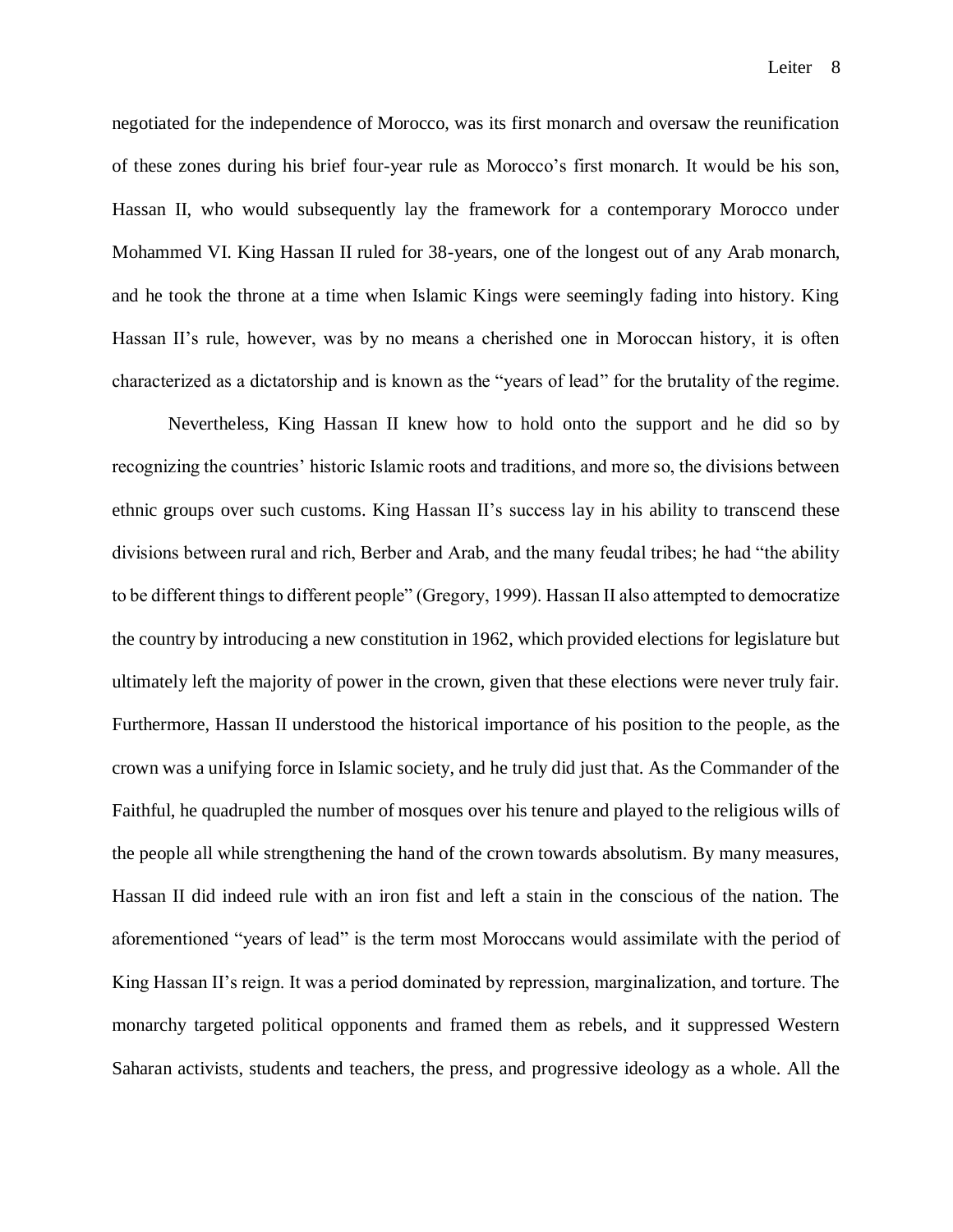while, King Hassan II pleaded ignorance to torture or disappearances of such individuals, essentially shoving under the rug thousands of grotesque human rights abuses.

Despite his smeared record on human rights, King Hassan II did manage to keep Morocco's kingdom virtually intact during a time in which many other Arab regimes were toppled. He administered measured yet consistent economic reforms over his 38-year reign that helped keep the Moroccan political elites and royals pleased. Arguably one of Hassan II's most notable achievements were with his foreign policy. Hassan II quietly aligned himself with Western powers during his time on the throne, garnering a strong alliance with the United States as well as a few of its neighbors in Europe.

By the end of his reign, King Hassan II had ultimately left a more modernized Morocco, one in contrast from its Middle Eastern and North African neighbors. However, it should not be mistaken that Hassan II ruled with an iron fist. In the finals years of his rule, there was a slight shift away from authoritarianism however in what Hassan himself referred to as a "Hassanian democracy," by which the people enjoyed "widened political freedom" while the King still held a tight grasp on decision making (Gregory, 1999). Upon his death, his son would inherit just that, a false sense of political freedom among the public undermined by an absolute authority in the crown. Conclusively, this is what the subsequent sections of this historical perspective will look at, the democratization of Morocco under King Mohammed VI and how the burgeoning youth have been represented under it, particularly following the 2011 constitutional referendum.

#### iv. *King Mohammed VI and the Emergent Youth Demographic*

Following Hassan's death, King Mohammed VI sought to take Morocco to new heights by reforming their social and political institutions. In his first few years at the helm of the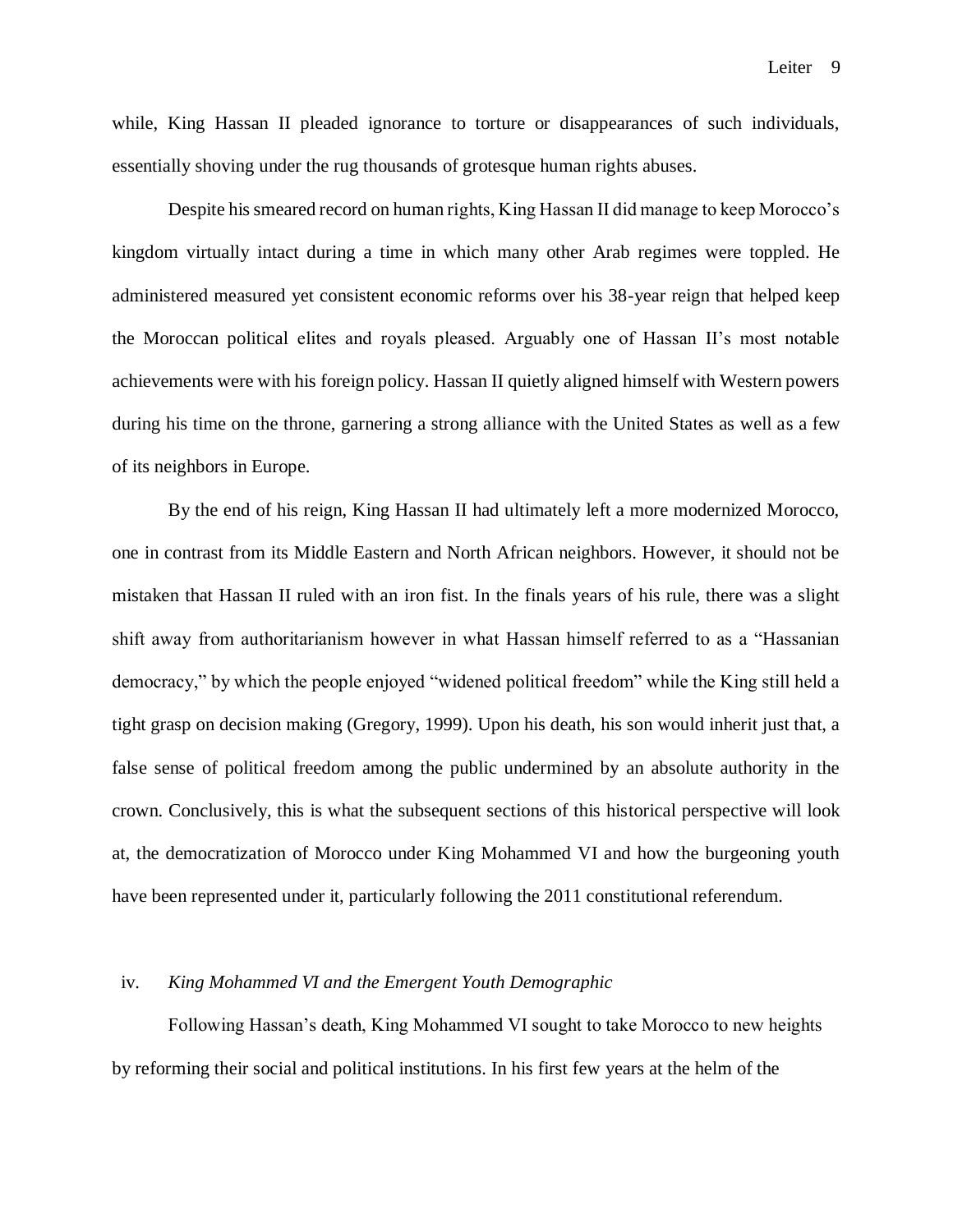monarchy, Mohammed VI made a number of significant moves towards establishing Morocco as what would seem to be a more democratic nation. Among the most notable moves was the sacking of numerous ministers who had long been suspected of corruption and human rights violations as well as the establishment of a free trade agreement between the United States and Morocco in 2002, which aimed to facilitate trade between the two nations (Liddell, Monjib, 2009). Undoubtedly, Mohammed VI's vision of political liberalization was a refreshing shift from the regime-like rule throughout most of King Hassan II's reign, however in the few years prior to the outbreak of Arab Spring, it was evident that Mohammed VI's monarchy was seemingly a continuation of the Hassanian democracy doctrine. However, credit is due to King Mohammed VI in the sense that he did vastly improve Morocco's economic standing as well as its record on the human rights spectrum. Nevertheless, Mohammed VI's oaths of a more democratized Morocco in 2011 seemed hollow.

Democratizing Morocco for King Mohammed VI would mean amending the royal mandate, which at the time dictated virtually all "facets of society" and placed absolute authority with the King (Liddell, Monjib, 2009). Limiting the royal authority would mean giving more authority to Parliament. However, the crown has never truly done so since King Mohammed VI took the throne, and in 2011, it seemed that there was no intention to do so either. Nevertheless, King Mohammed VI continued to wield absolute authority over the nation's decision making in his first decade in office and showed little difference from his predecessor in the sense that he continued to silence public opposition to the crown. The King tried to present the Moroccan government as more transparent and democratic, but many could see straight through the puppeteering of the crown. In 2008, the Party for Authenticity and Modernity (PAM) was founded, backed by the crown, and finished first place in local elections in 2009 across the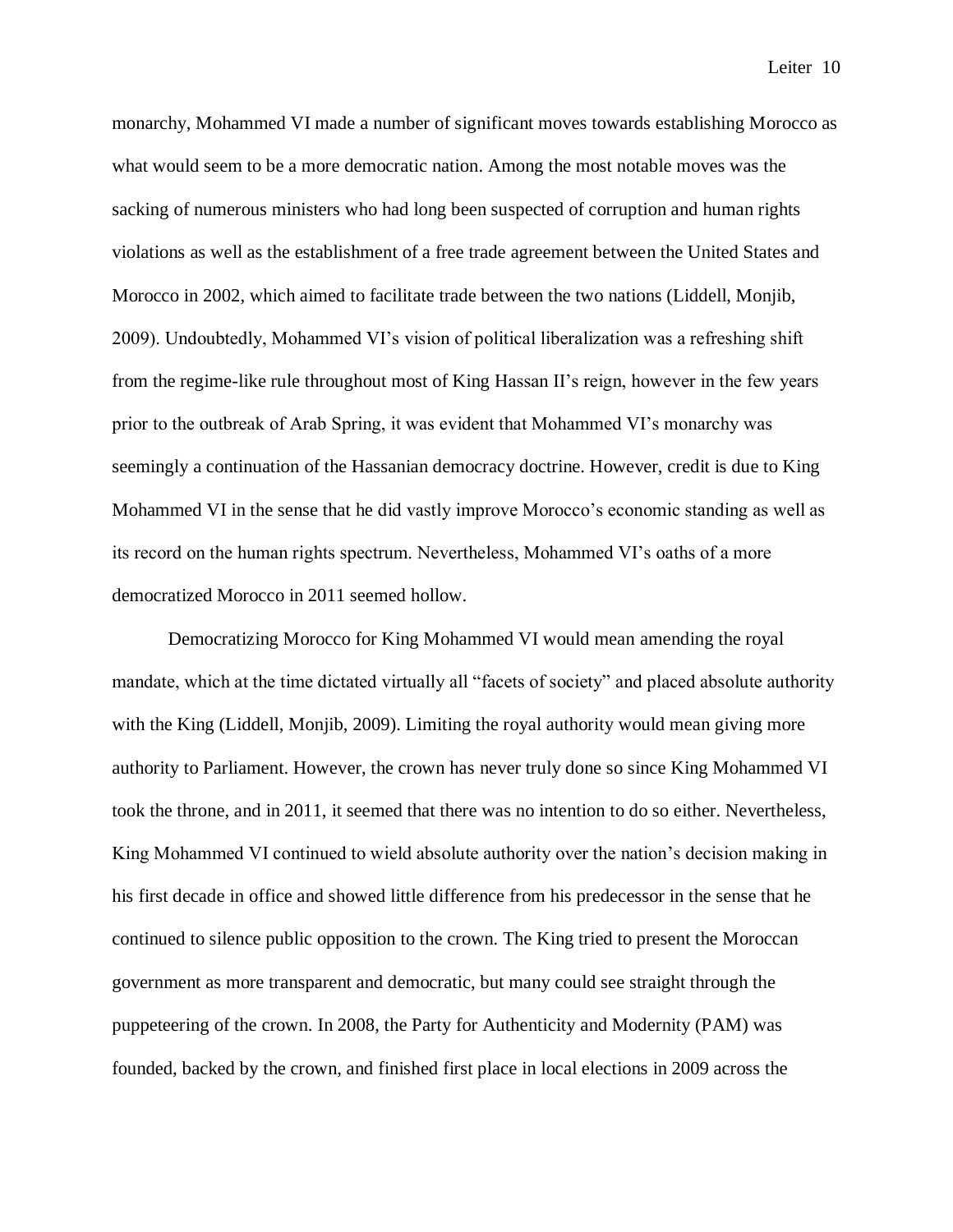board. Of course, the founding member of PAM was the ex-Deputy Interior Minister, Fouad Ali El Himma, a close friend of King Mohammed VI whose party quickly received backing from the crown. This is similar to a period under Hassan II, in which there were "partis administratifs," which are parties loyal to the King and utilized to wield complete control over government affairs (Liddell, Monjib, 2009). This is a significant reason why the younger generations don't trust political parties, the influence of the King on the political parties essentially delegitimize their status in the eyes of young Moroccans. King Mohammed VI would later run into the same dilemma that leaders across the Middle East were slapped within 2011: the Arab Spring.

In the years leading up to the Arab Spring, there is an apparent demographic parallel with the rise in social outcry, known as the "youth bulge" (Austin, 2011). In the early half of the 21st century, demographics across the Arab world shifted as a result of higher birth rates, socialized medical institutions, increased education, and increased wealth rates. The result was the most advanced youth population in the Middle East and North African history set to challenge the conventional sociopolitical structure in the countries of these regions. Parallel to the swell in youth population was (and still is) a high rate of youth unemployment and limited outlets for political input (Austin, 2011). These two juxtaposing trends ultimately catalyzed themselves into larger youth social movements. This demographical phenomenon emerged at a time of flourishing globalization, seemingly trapping the youth bubble in patriarchal autocracies throughout the Middle East and North Africa. The following section will look more at how the youth bulge manifested itself within Morocco and how the resulting 20th February movement forced the hand of the government.

## v. *A New Youth in Morocco*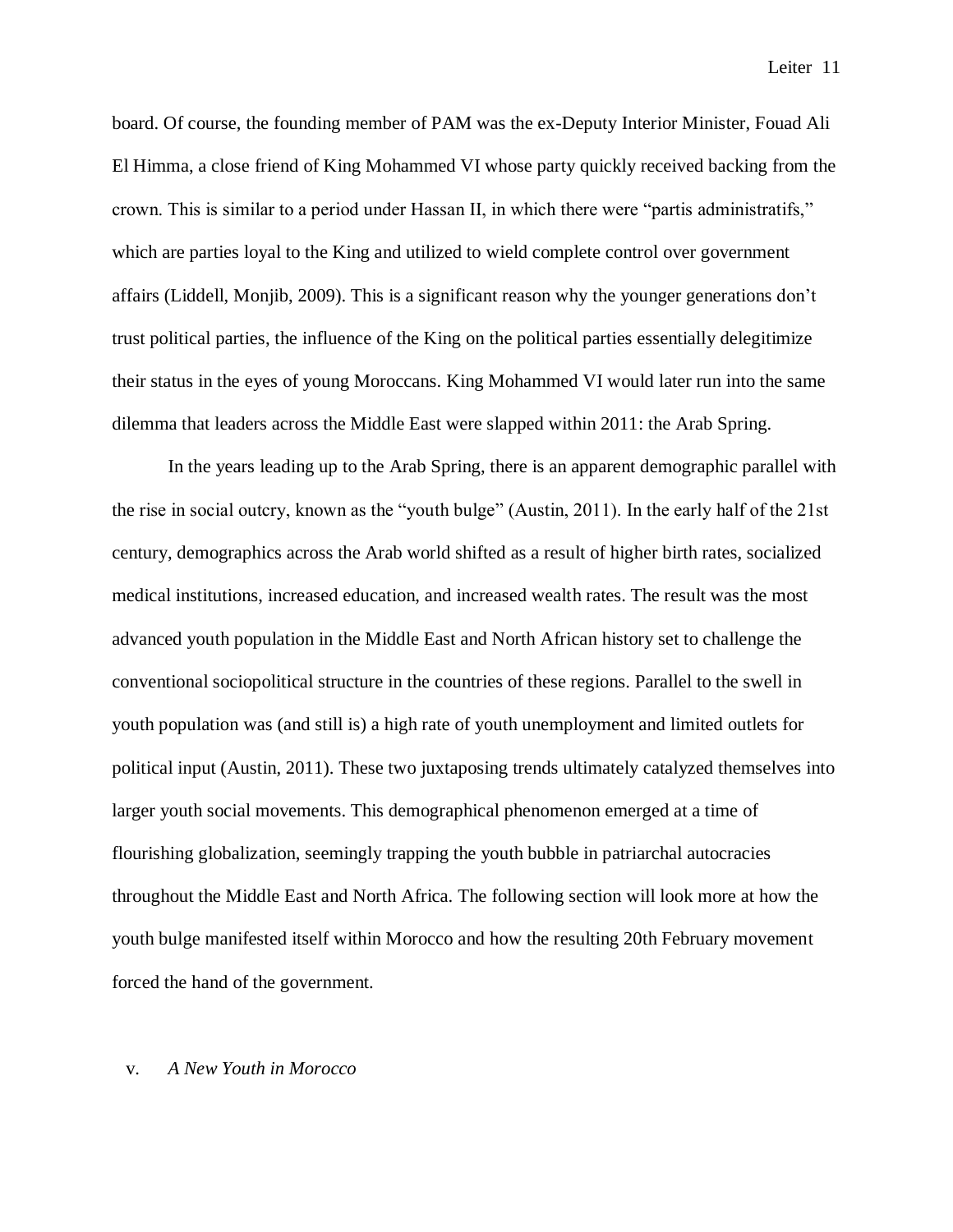The intersectionality of the Moroccan youth identity with the state in the modern context is quite complex. When Mohammed VI ascended the throne in 1999, the expectations were a shift away from the authoritarian tendencies of his father. Accordingly, that state trended towards modernizing its institutions; education being at the forefront. Increasing knowledge, in turn, increased social mobility whereas young Moroccans born in the early 1990s and onwards had a heightened social, political, and economic awareness. This is where the youth under King Mohammed VI and say, the older generations, who grew up under Hassan II, differ significantly. Young Moroccans expect more: better education, welfare, jobs with good wages, etc., Additionally, with more social freedom under King Mohammed VI, comes more individualism and a realization of family and social values, which are inherently hierarchical and essentially monopolize power dynamics in Morocco. Henceforth, youth dissatisfaction grew in the early 2000s and coupled with technological advancements, social media, and access to both, accumulated in social movements like the 20 February Movement, where youth began to separate from the traditional youth ideals of the past. The following sections will take a more indepth look at the 20 February Movement and the Arab Spring in Morocco, the Constitutional Referendum, and youth inclusion in the social, political, and economic domains following 2011.

# vi. *20 February Movement in the Context of the Arab Spring*

Aforementioned, youth discord with the state in the late 90s and 2000s was a result of a transitioning kingdom from an authoritarian regime to an expectedly more open and democratic one. Youth expected more social freedoms and welfare, and when expectations weren't met, they mobilized in high numbers during the first decade of the 21st century. A study conducted by sociologist Abderrahmane Rachik in 2014 found that protest movements, events, and actions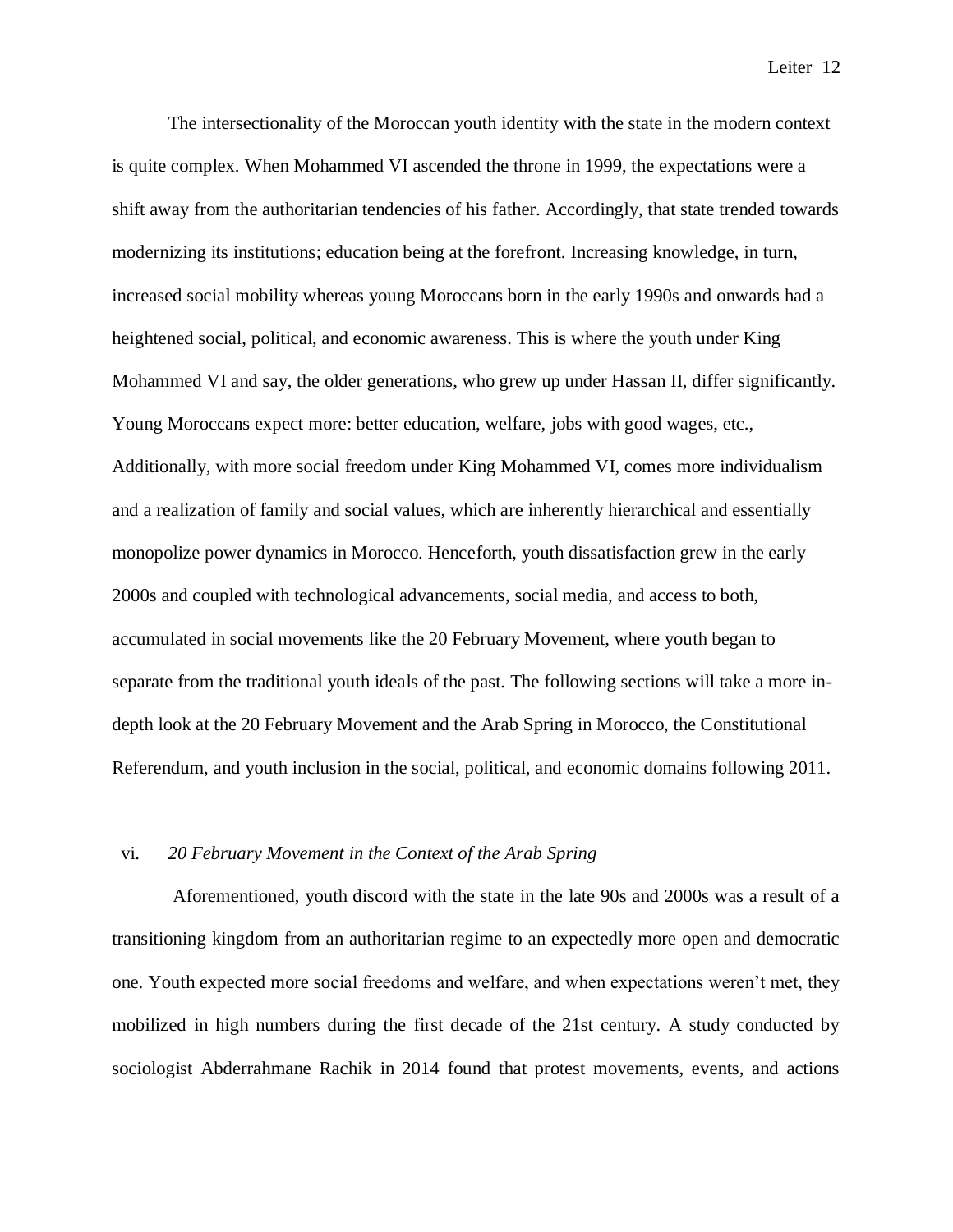regardless of their nature "rose significantly between 2005 and 2012. Indeed, the number of protest actions rose from 700 in 2005, an average of two sit-ins per day, to 5,091 in 2008, 6,438 in 2009 and to 8,600 in 2010" (Akesbi, 2016). This was partially a result of increased political freedom of speech ushered by reforms from King Mohammed VI in his early years as rulers. Such protest actions would have been heavily suppressed under Hassan II, but the public clearly felt more empowered under the new king to speak out about issues in society, particularly the lack of democratic reforms that were assumed with King Mohammed VI's rule. Although protest actions were allowed, the crown still censored gregarious social movements through soft authoritarianism.

Exacerbating youth dissent against the government and crown during this time in the first decade of the 21st century is the actuality that youth are fundamentally excluded from political parties and politics. The King has repeatedly called for more youth inclusion both, before and after the Arab Spring, yet youth activism in party politics has been feeble, and only the PI, USPF and the PJD have youth divisions in their parties. Even though a bill in 2006 passed through parliament to specify a "proportion of youth and women in their organizational structures," political parties did not obey the law when forming their national assemblies (Akesbi, 2016). Therefore, one can conjecture the detachment that many young people feel with regards to the government. Many young Moroccans found themselves being marginalized by the political elite and being excluded from modes of upward mobility that they so much desire; such sentiments still remain strong among the youth of today. While not necessarily materializing themselves in the same way as Morocco did, similar attitudes and social awakenings among youth and young adults coincided across the Middle East.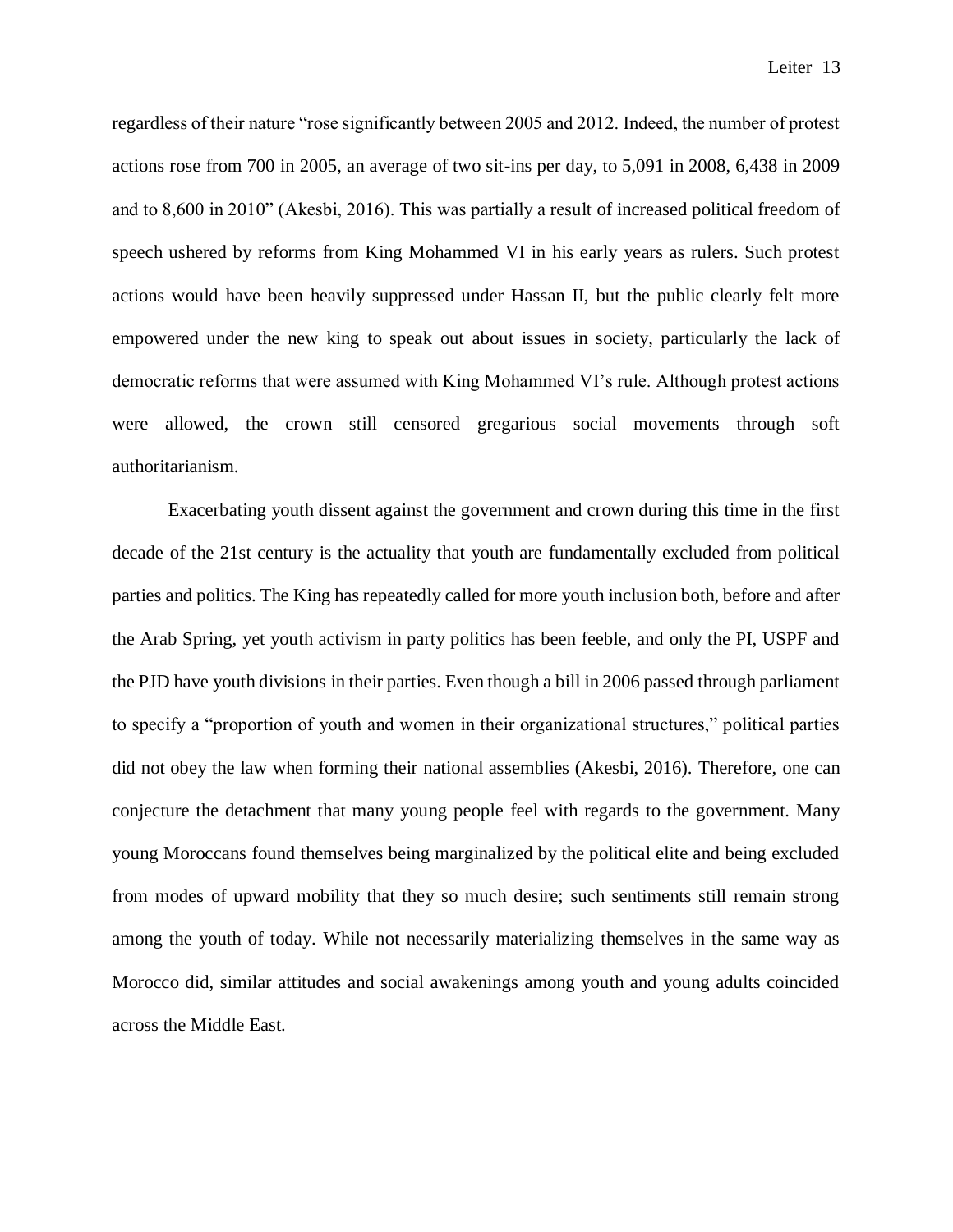The Arab Spring, now infamous for the widespread shakeup it caused in a multitude of Muslim-majority nations, began in Tunisia early in 2011. Longtime incumbent President Zine El Abidine Ben Ali was overthrown in January of 2011 after widespread protests against his suspected corruption and scandals. Ben Ali ruled for over two decades until the Tunisian people rose up against him. Less than a month later, Ben Ali's Egyptian counterpart, Hosni Mubarak was overthrown in Cairo. Mubarak, similar to Ben Ali, ruled for three decades. Young Moroccans, through social media and television, saw many of their same grievances played out in massive protests in Tunisia and Egypt that took down the individuals most responsible for such repression. Soon after, Morocco's own youth called for a widespread protest against the crown and the parliament, and thus the 20th February movement came to be in early 2011.

As mentioned before, the displeasures of young Moroccans had been boiling for quite some time prior to 2011, and the early beginnings of the movement were formulated in 2009. Social networking sites became a hub for young people to organize social justice and individual freedom groups that were initially an outlet for people to speak out about issues generally censored in public arenas. The beginnings of the 20 February Movement can be generalized as an 'underground' movement by which much of the organization went unbeknownst to the government. The most prominent actors in these arenas were students or graduates in their twenties in major cities, primarily Rabat and Casablanca (Sika, 2017). Hence, these two cities are where the 20 February Movement, and its proceeding protests, were centralized in. On February 20th, 2011, thousands of Moroccans went to the streets, chiefly in Rabat and Casablanca, to peacefully protest against the government and call for the King to relinquish some of his powers. Similar protests erupted in cities across the country and for the most part, remained peaceful. This is notable in the sense that the state allowed for such protests without any fundamental repression, which is seemingly rare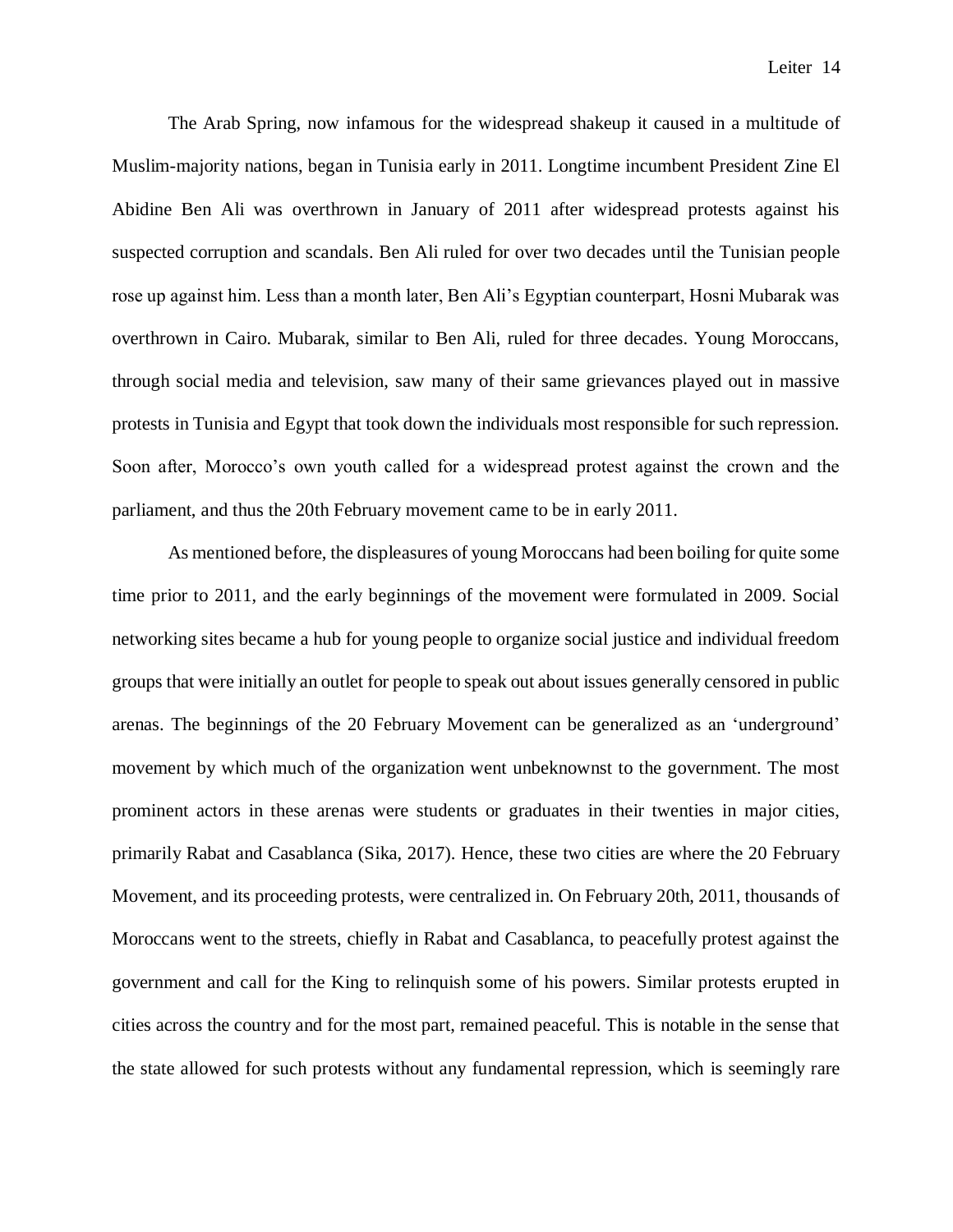given the nature of the protesters' message. According to Maati Monjib, a political historian at the University of Rabat, "It's the first time in Morocco that the king was openly criticized, and they didn't shoot people," and instead Mohammed VI promised to bring change to Morocco and answer the call of the people (Lewis, 2011). What the people demanded in streets was a more democratic government, one in which the power to rule is not solely vested in the palace, and instead, the Prime Minister, his cabinet, and Parliament would have more democratic powers.

## vii. *Constitutional Referendum, Real Change?*

The King and his government responded swiftly to the demands of the people and agreed to draft a constitutional referendum. On July 1st, 2011, the constitutional referendum was held in which millions of Moroccans turned out and overwhelmingly voted to reform the constitution, with 98.5 percent of the voters approving of the alterations to the law (Ghafar, Jacobs, 2017). The most notable changes are as follows: The King is required to name a Prime Minister from the ruling party, the Prime Minister is given the power to dissolve Parliament as well as preside over the Government Council, Parliament is given much more oversight over national issues, and their share of power is to be expanded, Women are granted social, civic, and political equality, and Berber was added as an official language of Morocco. However, did these changes really appease the popular wishes of the public, particularly the youth? Essentially no, the King still retained overarching authority, and it seems as if the referendum was more of a screen between the people and the state rather than a structural alteration of government authority. So rather than seizing the opportunity to establish more democratic processes and more democratic institutions,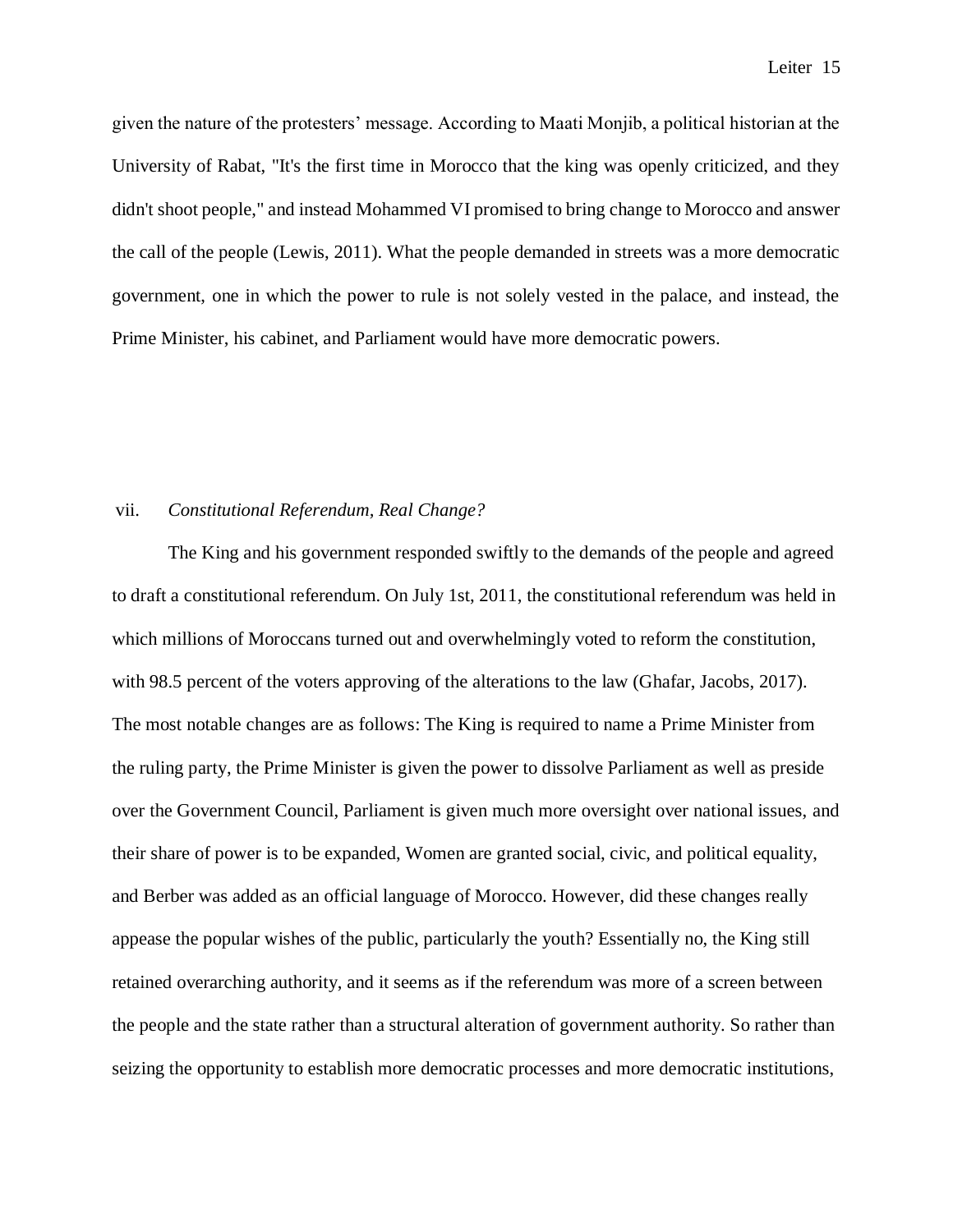the King essentially reaffirmed Morocco as an autocratic state where he retains overall decision making and control.

 One significant change in the constitution catalyzed by the 20 February Movement was this addition of a youth quota in parliament. Throughout the first half of 2011, youth groups had lobbied the King for increased representation of young leaders in parliament. In the revised constitution that was ratified on July 1st, a new political quota in parliament was established in which "sixty seats for women and thirty seats for male candidates under 40 years of age in the Moroccan House of Representatives" (Belschner, 2018). According to a study done by the Inter-Parliamentary Union in 2016, 14.7% of members in Morocco's parliament were under the age of 40, while just 1.6% were under the age of 30 (Youth participation in national parliaments, 2016). These percentages are not abnormal with relation to other countries nor are they a measurement of political participation, but relative to the percentage of the population under the age of 40 in Morocco, this does illustrate that there is a vastly under-represented portion of the people in parliament.

As aforementioned, the inclusion of women and young people in parliament was prioritized by the King early on as a way to please the demands of advocates from both groups. In doing so, he had positioned himself as an ally to both young people and women. However, this policy was seemingly employed by political elites as a tool to stabilize the turbulent climate of 2011 as well as further legitimize the autocratic power in the monarchy rather than a fundamental step to include youth in Rabat's political sphere. Moreover, the most significant supporters among youth were from "a limited circle of members from the youth wings of political parties, who should rather be framed as part of the domestic political elites" (Belschner, 2018).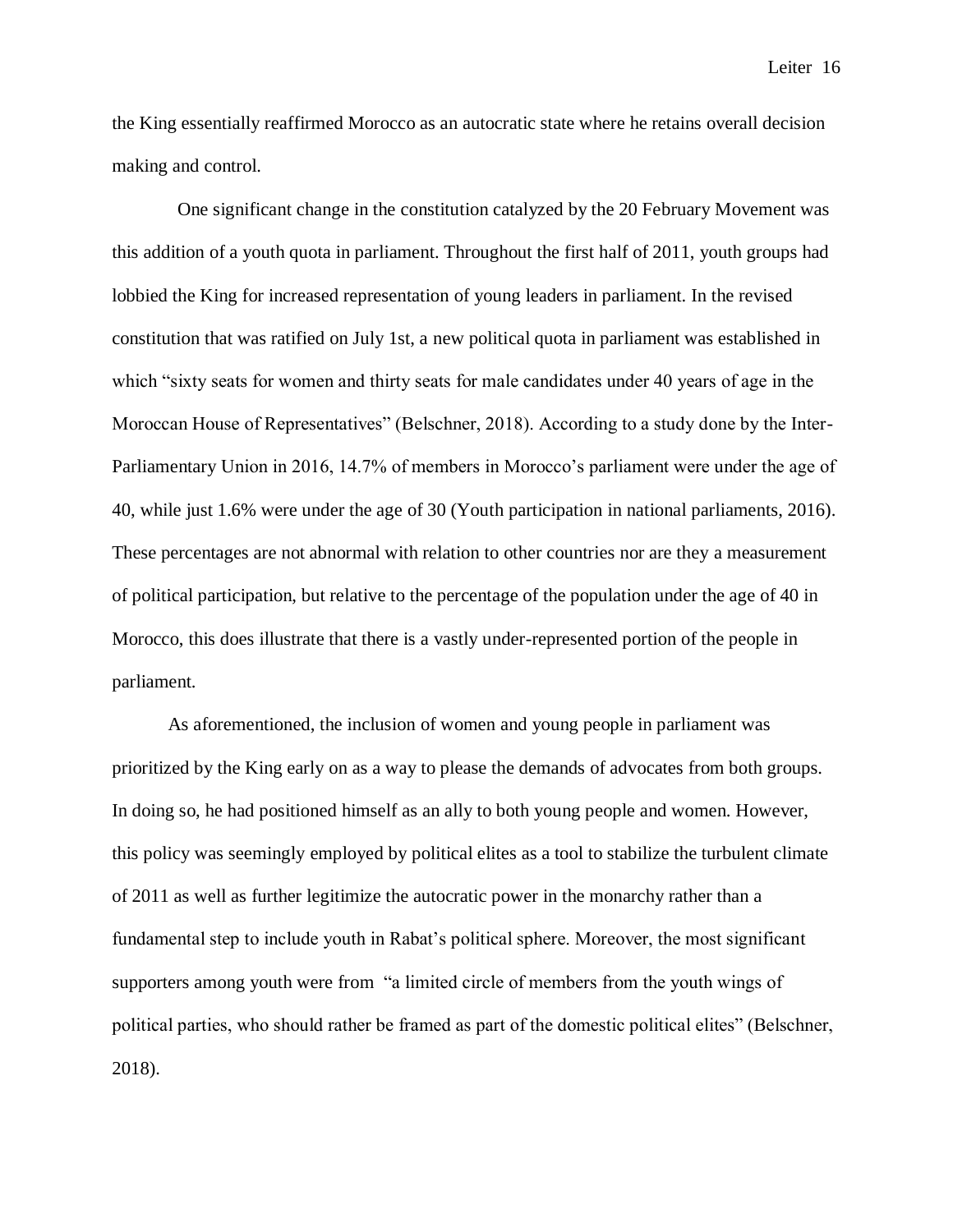While the addition of the youth and women quota in the 2011 Constitutional Referendum represented a step in the right direction for many young Moroccans, it was greatly overshadowed by the lack of structural change actually put forth. On paper, it appears that the palace's control of the country is loosened, and more power is transferred to parliament, and to some extent it was. The referendum created a "space" that would've allowed political parties to better take advantage of the constitutional powers the referendum gave them and more so, include youth supporters in the conversation. In the years after the referendum, the political elite engulfed themselves in quarreling party politics and reaffirmed a continuation of King Mohammed VI as the "central holder of power" in Morocco, additionally showing the weakness of the parliamentary system and the democratic system in the wake of the 2011 Constitutional Referendum (Desrues, 2011). Conclusively, the social movements and constitutional changes that took place in 2011 had a passion and fury to them but this feeling seems to have faded into history as young people now feel disenfranchised by their government and are losing faith in their nation.

#### viii. *Evaluating the Current State of the Youth Voice*

The present state of disenchantment among young people in Morocco vests itself heavily in this belief that their opinions, desires, and votes simply do not count. Corruption has long plagued parliament and even following 2011, nothing seemed to really change. Thus, young Moroccans have placed blame in political elites, essentially grouping together politicians, businessmen and women, and royal officials as an organization of oppressive oligarchs all working under the King. This has been popular sentiment both before and after 2011, however, after the referendum it appears that society folded on the idea of ousting these elites and instead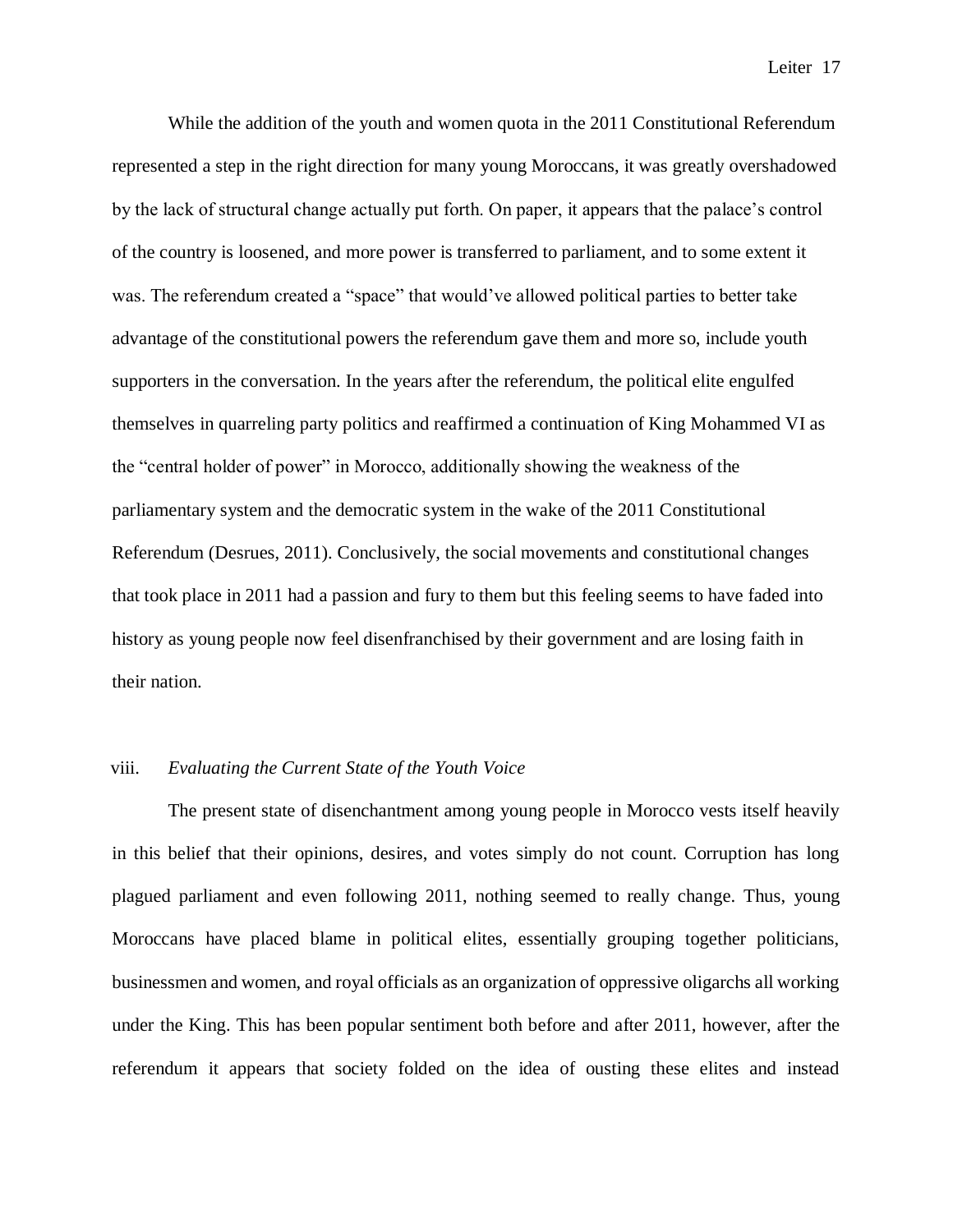sociopolitical participation has dropped off, particularly among young people, which was evident in 2016's parliamentary elections. The reasoning for lack of involvement among younger Moroccan's in the polls is seamlessly illustrated by this excerpt from The Economist (More of the Same? Elections in Morocco, 2016):

Outside the central train station in Rabat, Bilal, an urbane 32-year-old, said he hadn't voted, "because I don't believe it would change anything." As with many young people, he supported the 2011 protests; but the momentum towards democracy which followed the Arab Spring has been replaced by disenfranchisement and a reluctance on the part of the government to challenge the monarchy.

The poor participation is ultimately an energetic show of the discord among younger voters who believe their ideas and concerns are not being heard and this is where the actual problem lies in that the government is not addressing the major issues that the general population is concerned about, particularly jobs and the economy.

Unemployment in Morocco has wavered above 9% for the last few years and is unusually low among younger individuals. This is why the prominent Unemployed Graduates Movement emerged, to address the high unemployment among university graduates who are skilled workers that the state is just not putting to use. In 2018, even on a good turnout on Rabat's Mohammed V avenue outside parliament, the movement, and movements alike, seems to be losing the fight in convincing parliament to address their concerns. The lack of interest by the government in the voice of the youth has been a catalyst for young Moroccan's desire to leave the country and shows the faltering structure in the national unity. However, the fact of the matter is that young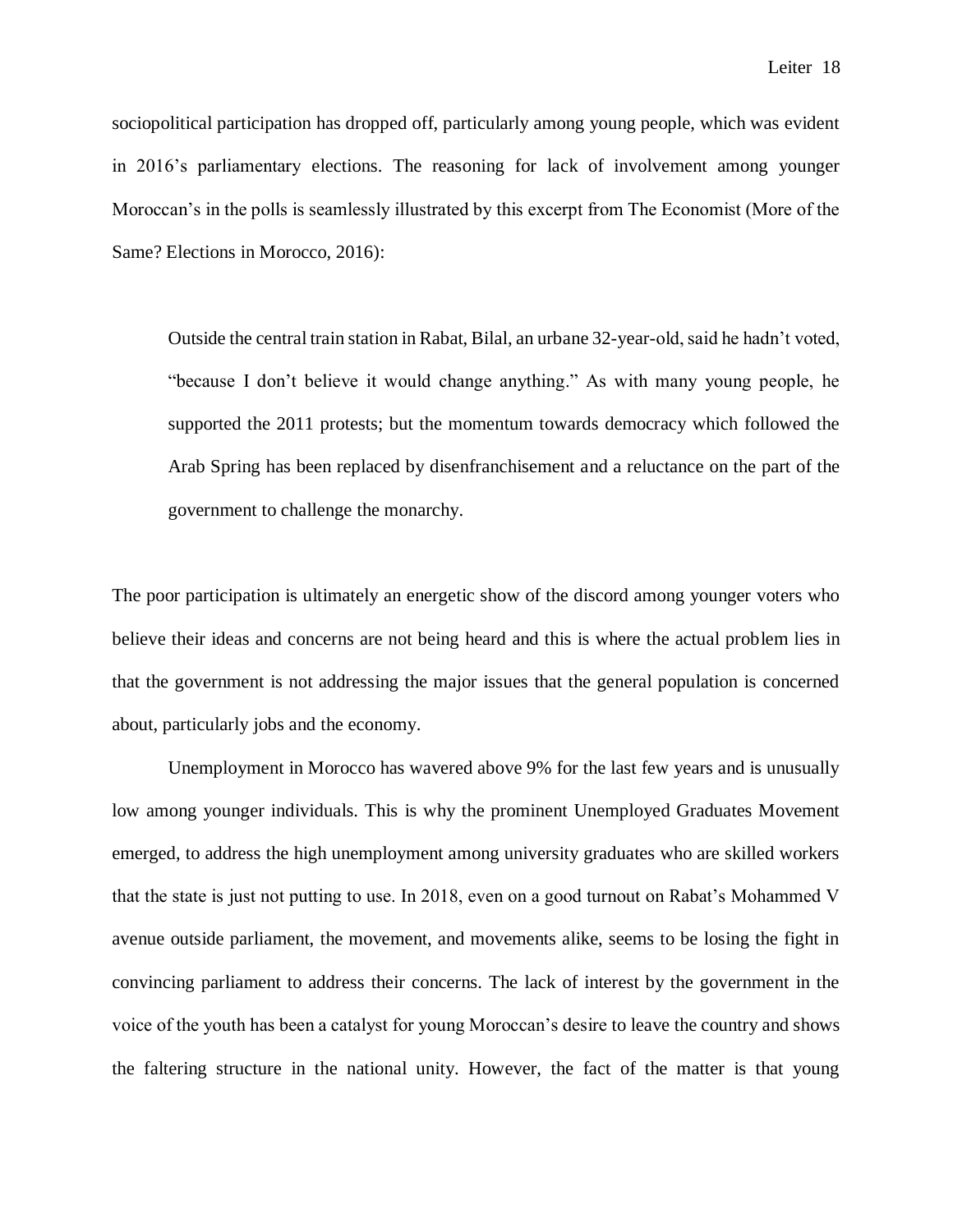Moroccan's do not have high mobility to leave the country for say Europe or the United States to seek employment or educational opportunities unless of course, they are among the very wealthy. Just two months ago of the coast of Tangier, a 22-year-old Moroccan girl, who was also a law student, was shot and killed by the Royal Navy while trying to illegally migrate to Spain, erupting widespread outrage from young people across the country (Moroccan woman dies after navy shoots at migrant boat, 2018). Moreover, this sense of disdain for the government among young people was only exacerbated when the government reinstated the compulsory military service for Moroccan men and women ages 19 to 25 back in August. Morocco's Ministerial Council, which is headed by the King, approved the reinstatement of the draft in an effort to "promote patriotism among the young, within the framework of the correlation between the rights and responsibilities of citizenship" (Eljechtimi, 2018). What is interesting is that the King seemingly took the position that this measure was one to ensure employment for "unemployed people" and the young generation "who find it extremely hard to access the job market" (Eljechtimi, 2018). The fact of the matter is that this policy came directly from the King, not for economic purposes but instead as a nationalistic measure to essentially further limit young people from leaving Morocco. The action was also seen as a way to increase the King's hand against possible young social movements that could lead to unrest in the near feature, which has been most evident in regions such as the Rif. Fundamentally, by placing youth in a year's worth of compulsory military service, the government disrupts movements and also takes away a great deal of a young person's ability to speak out. Would you speak out against your boss at work? No, and neither would a young man or women enlisted in the Moroccan military. This policy is reminiscent of the one King Hassan II implemented back in the 1980s in which he drafted student union protesters into the military to suppress outcry against the government.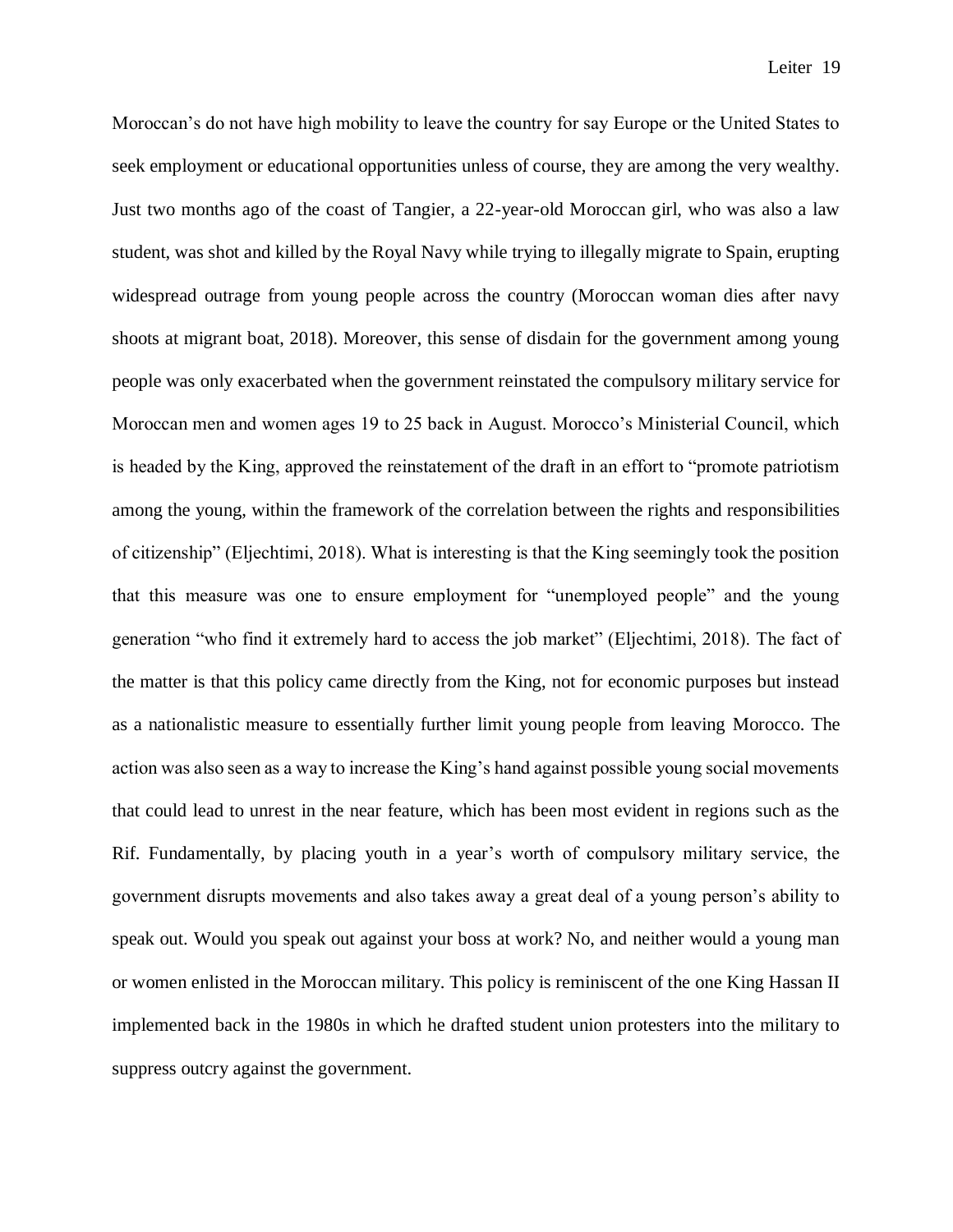Henceforth, one can see how the government, notably the King, is employing soft authoritarianism to more or less suppress youth voice in the sociopolitical spectrum. Therefore, what is left behind in contemporary Morocco is a young generation that is angry and disheartened with their country but merely have no outlets to express these sentiments. The following sections will present and analyze the findings of the research conducted in relation to political involvement among young Moroccans in the context of Morocco's hybrid-regime.

# ix. *Findings from Conversations with Moroccan University Students*

The field research of this independent study questioned young Moroccan students enrolled in university about their feelings surrounding a set list of questions. Prior to conducting this research, my prospects on receiving in-depth feedback were promising but probably a little too hopeful. I expected to receive feedback that was thoughtful and offered me results close to similar studies I had read on comparable topics. I believed that what I would find would be discontent young people shut out by the system but a young people who wanted to change the way things were going and change how their voice was treated in Morocco; this was somewhat close to the results I received, but ultimately my assumptions were slightly off target.

As aforementioned, I structured my interviews and conversations with the students around a few select questions which are as follows:

1) Voting

a) How accessible is voting during Morocco's elections for people your age?

b) Do you feel as if your voice and your vote count or does the electoral system seem unfair? 2) Political Parties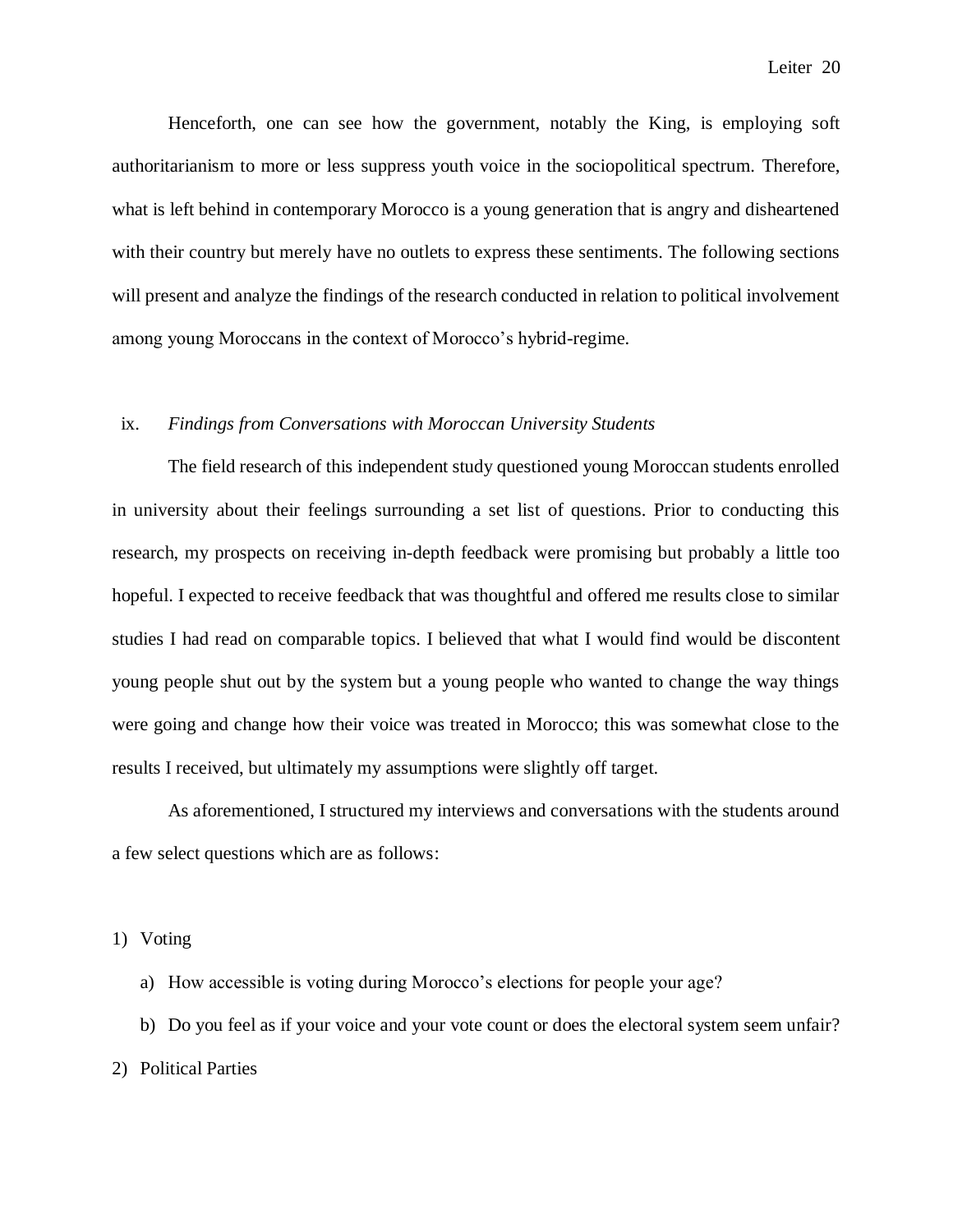- a) To what extent are youth involved in political parties?
- 3) Non-Governmental Parties
	- a) Are there any movements that young Moroccans feel empowered by?
	- b) Do you believe there are alternatives ways politics can be run in Morocco?

4) Governmental Views

- a) How do you feel like the government supports your age group?
- b) Do you like the way Morocco is heading into the future?

These questions offered a framework around which I could gauge political involvement among 19 to 25-year-old students living in Morocco. I chose this demographic because I believed that this demographic was the most atypical for "youth." Additionally, these years for young people are generally seen as years of flux, especially for university students who are working towards a degree in hopes of establishing a future for themselves.

While the questions are broad in nature, this was intentional to help foster more discussionbased interviews by which I was a facilitator of conversation rather than taking on the role and dynamics of an interviewer; this helped produce more candid results given the sensitive context of the topic. Furthermore, not all participants were asked every single one of the questions listed, but all were asked at least one under each denomination. My aim in this research was to retain as much information as possible in the time allotted. Therefore, some questions were omitted for some participants.

My interviews took place in three different sessions, two in Rabat and one in Tangier and covered six interviewees ages 19 to 23, close to the age range I initially aimed for. The two sessions in Rabat both last for a total of around two hours each while the one in Tangier was about 30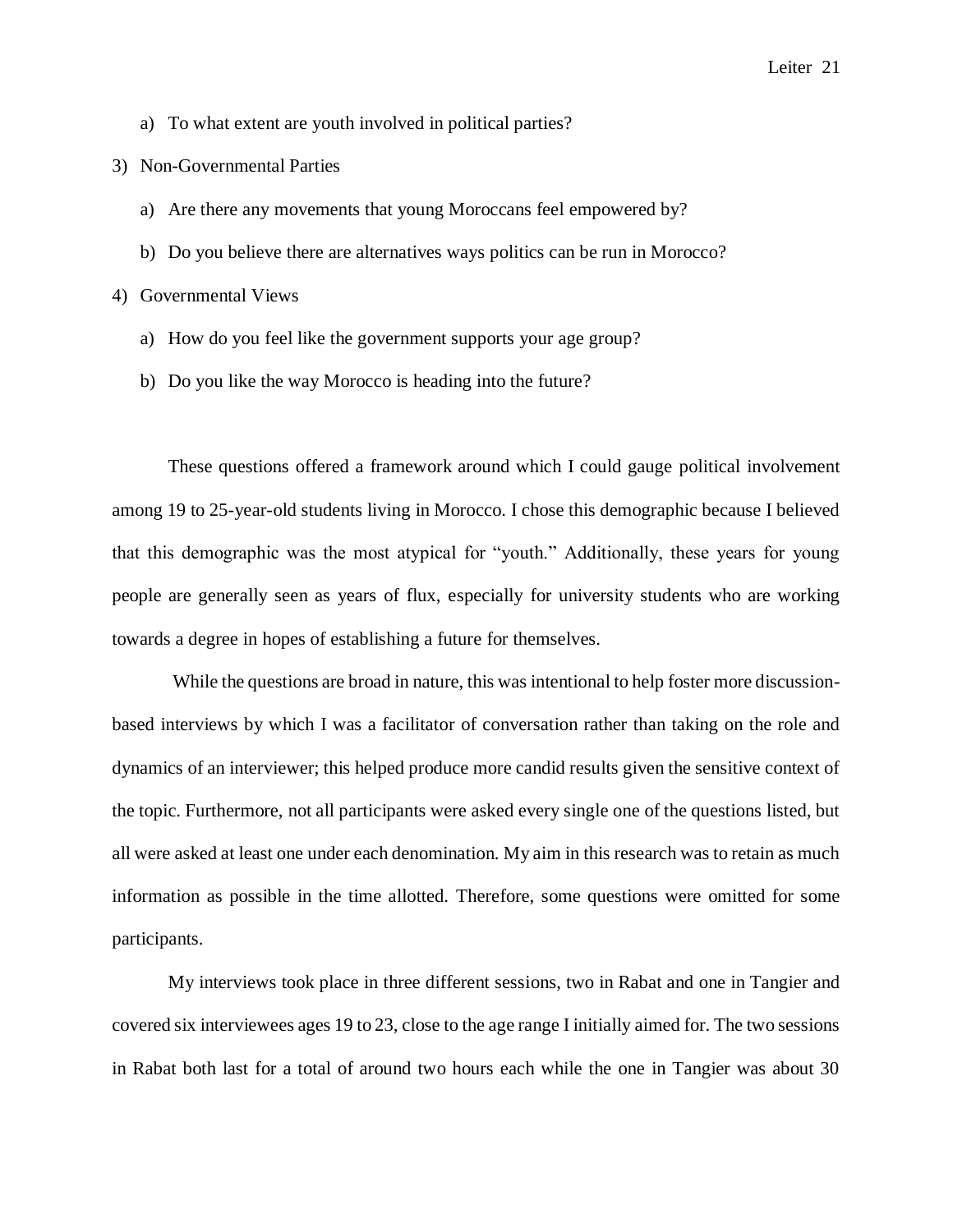minutes long. The Rabat sessions had five male participants whose ages ranged from 19 to 23, and all were students at Rabat's University Mohammed V. The sole participant in Tangier, a male aged 21, was unfortunately not even from the north, he was a student from Agadir's Ibn Zohr University in the far south of Morocco. Furthermore, it is noteworthy to add that all six students were all relatively a part of the same socioeconomic class, which I would describe as working middle-class given that all participants were receiving education yet none of the participants were actively working a job on the side. There are some drawbacks to the subjects and research, however. First, I obtained no female input on the matter, which vastly biases my answers to a male perspective. Secondly, all the subjects were university educated students whose responses are far different from individuals of the same age not enrolled in a university. Third, this research does not take in any quantitative data; therefore, it is only empirical results rather than numerical. Finally, this project just gives a snapshot into the opinions of six young Moroccans, if it were to be conducted again and with more time, it would undoubtedly include far more subjects from different sexes, social classes, and regions of Morocco. Nevertheless, I was pleased with the following information that was recorded.

Across the board, the answers I received in the discussions were strikingly similar and correlated significantly to what I had retained in readings on the youth generation in Morocco. When presenting the results, the names will be redacted, and instead, a pseudonym and age will be provided. Consent was verbally given by each participant, and they were informed that the findings in this research paper would not be made public.

In my conversations with the Moroccan students, I was quite surprised to find that the information they provided was similar to what I had initially expected. As mentioned before, the answers were seemingly less articulated than I had hoped for, which may be a fallacy of the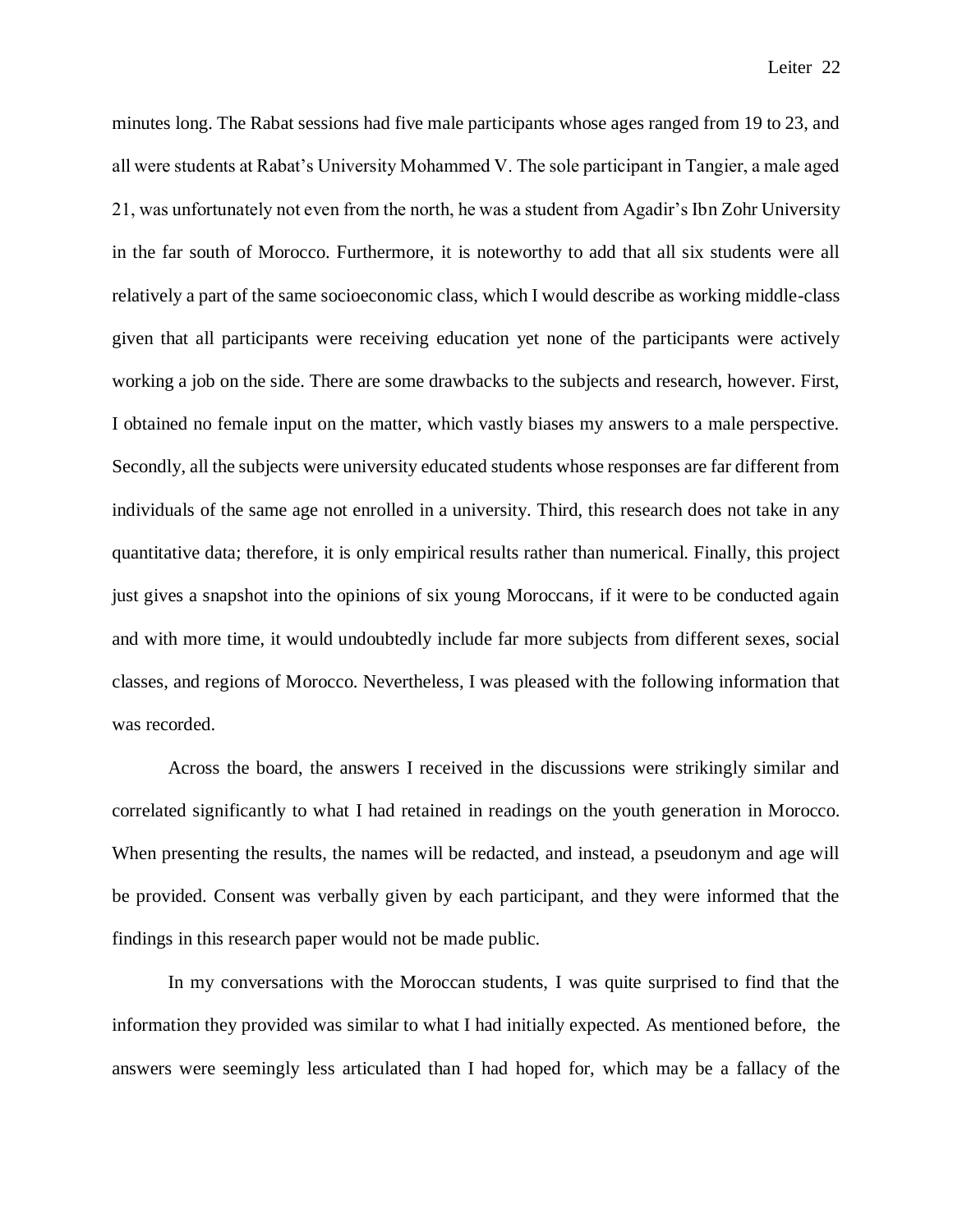language barrier as all the discussions were held in English. Beginning with voting, I was surprised to learn that only one of the six individuals had actually voted in an election before. The reasoning? Nearly every participant had said something to the nature of "elections are corrupt" or "elections are rigged." While one participant said it was "quite easy" and accessible to vote, he said that it, in the end, didn't matter (S, Boukadir, 23, personal communication, November 14, 2018). This was the common theme I found throughout my conversations with the participants, that they have no faith in the democratic systems in place. Speaking to this, a participant stated that when you vote, "you vote for someone but in the end, the King chooses who is elected" (Z, Kibou, 21, personal communication, November 19, 2018). One student summed up why he doesn't vote because Morocco "has no democracy" (A, Alami, 20, personal communication, November 16, 2018 ). Much of the feedback I got verified my original conjectures by which a considerable portion of young people (and the population as a whole) don't feel the need to vote because they believe that their vote just does not matter, which seems to be valid given the near unchallenged control that King Mohammed VI maintains over the elections.

I found that when I moved my conversations towards involvement in political parties that my results became far more dismal, chiefly because none of the students had any formal relationship, or interest for that matter, in political parties. I found it interesting that one of the individuals said that even for them as second and third-year university students, they did not have the proper education required to be formally involved in political parties. Additionally, at least three of the participants mentioned the fact that there are very few politicians, let alone political parties, that support issues that the youth want them to support such as education reform, jobs, and wages. One participant stated that politicians and their political parties only "make changes to help themselves rather than helping the public" (Y, Nour, 22, personal communication, November 14,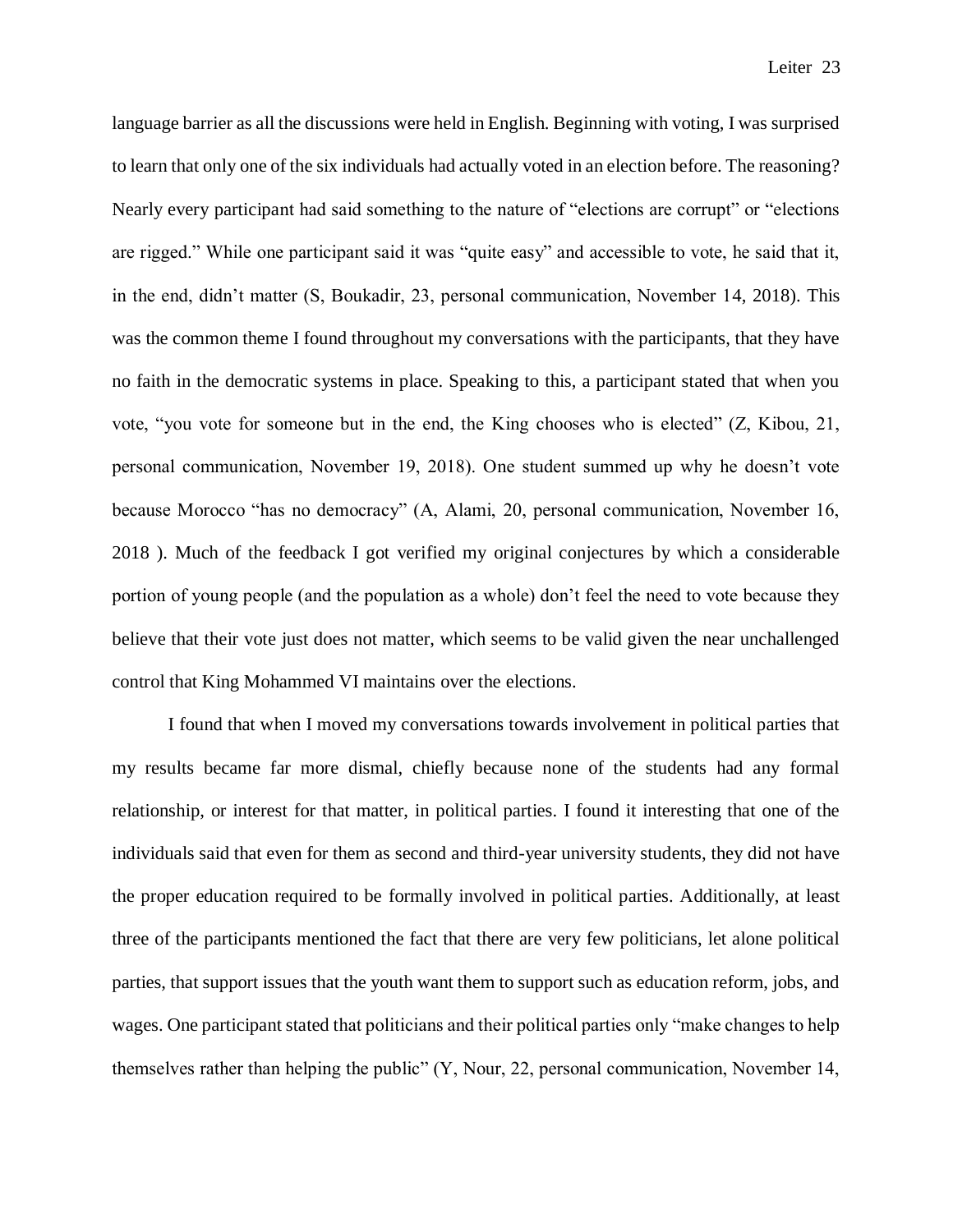2018). One student also stated that the reason he doesn't get involved in politics is because there is a saying in Morocco that, when translated to English, goes something like "politics are a muddy place, and if you get involved you will get dirty, and the mud surrounds you" (Y, Youshi, 19, personal communication, November 16, 2018). I speculate that this saying parallels the saying in the United States in which many citizens compare Washington D.C. to a "swamp," where the politicians are driven by money and interests, breeding unethicality. Moving over towards involvement in social movements, I was again surprised to find that the students had minimal interest in any. However, much of their reasoning for not protesting or speaking out publicly against the government was out of safety and concern for their future. The student from Tangier said that the government "doesn't want us to organize" while another student stated that "at the end of the day" if you protest and are involved in a social movement long enough, the government will "suppress you" and there will be "hitting and beating" from the police (S, Boukadir, 23, personal communication, November 14, 2018). Nonetheless, nearly all the students expressed their support for the on-going boycott of the fuel, dairy, and water products. The Afriquia fuel stop chain (owned by Agriculture Minister Aziz Akhanouch), the French dairy brand Centrale Danone, and water brand Sidi Alli have all been targeted in an effort to show Moroccan frustration over their situations given the heightened prices and government involvement with these goods. Conclusively, participation in political parties and social movements goes hand in hand with the discussions we had on voting; young people don't believe that their voice matters in these settings. However, the most despondent answers I received were when I brought up overarching issues of government support and the outlook for the future.

What I found out of the six participants involved is that none were happy with their situation in relation to the government. The desire to leave Morocco outweighed any desire to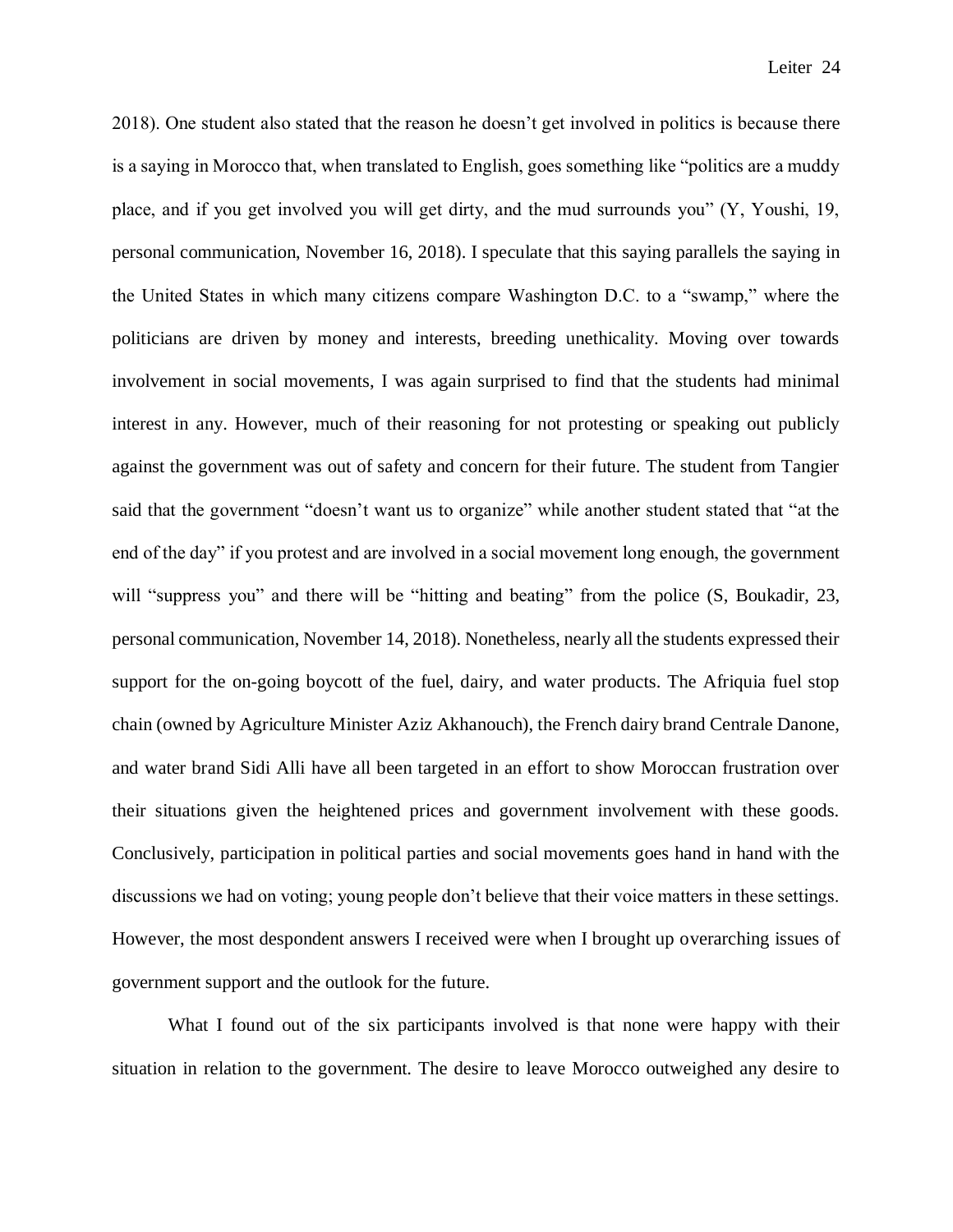change internal factors. I received answers from "we are depressed" to "everything is shit" (H, Lachhab & Y, Nour, 20 & 22, personal communication, November 14, 2018). When asked if they think Morocco is heading in the right direction, I overwhelmingly discovered that students and young people believe that they are trending downwards and that there are no opportunities even if you have a proper education and a degree and that only the wealthy have the upward mobility to access good jobs and wages. The outlook among young people in Morocco is pessimistic at best, and a lot of the disdain seems to surround the King's control over the country. One individual said that the "King is a criminal and a bad man" and is ultimately the root issue in the country (A, Alami, 20, personal communication, November 14, 2018). He controls so much wealth and authority yet doesn't do much to help the people suffering in the streets or the students begging for educational and job reform. The youth population feels trapped in Morocco, and they believe they can't do anything about it. This raises the question, what will happen when enough of the already discontented population does decide to act? They did it in 2011, and it certainly can happen again, possibly on a much more vehement scale.

# x. *Conclusion*

In understanding contemporary Morocco's sociopolitical dilemma, it is imperative to point out that a significant portion of the tension between the government and the populous stems from an atypical youth population that is drastically different from generations of the past. The increase in technology and globalization has led to a more individualistic youth, one that sees an expansive world full of opportunity and socioeconomic freedom but seemingly out of grasp. The historical trajectory of the monarchy has led to an autocratic regime that suppresses youth mobility both in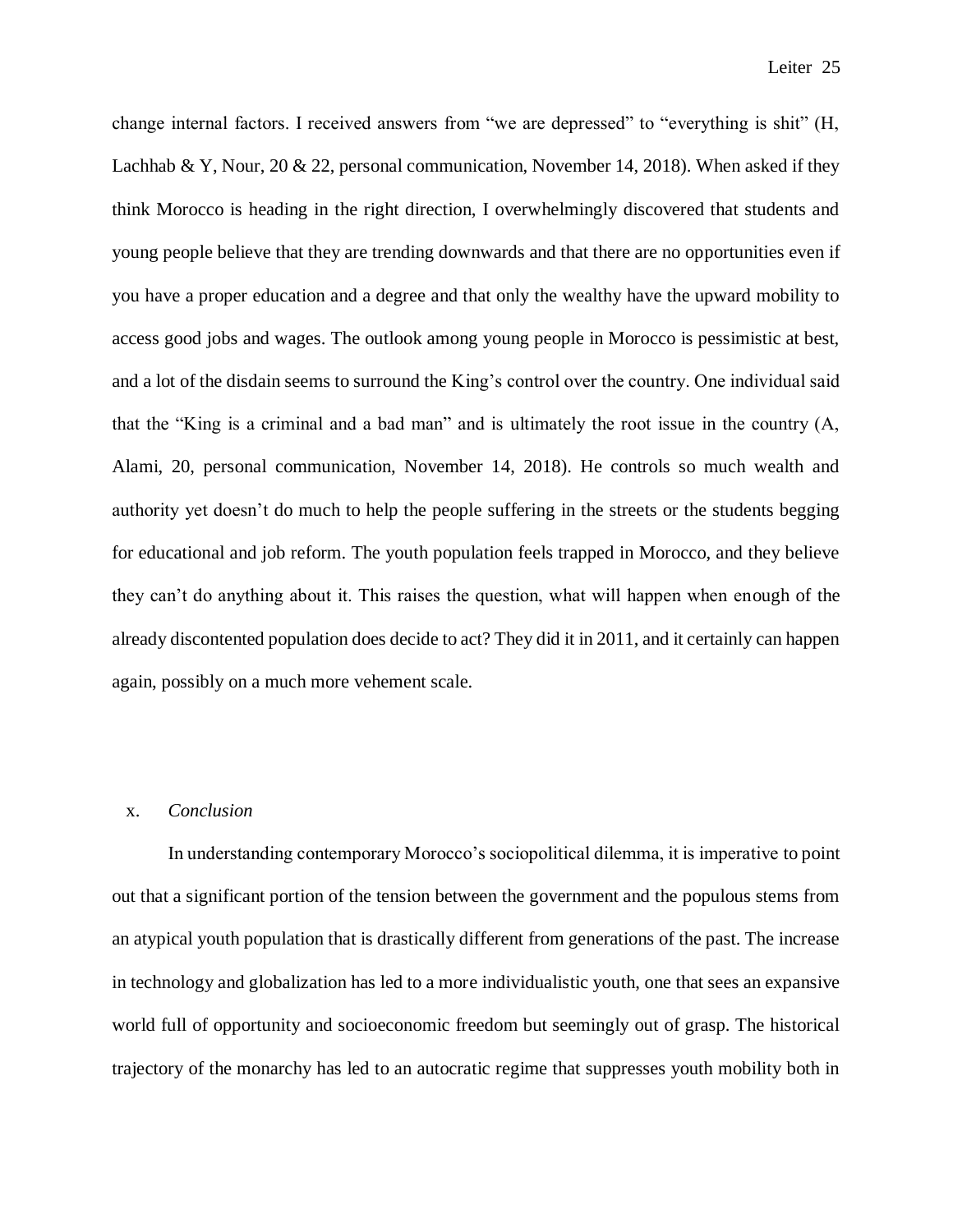a domestic and international sense unless you are among the political elites that stay close to the crown. The foregoing study affirmed my original conjecture that many young Moroccans do indeed feel left out by their government, leaving youth participation in civic duties such as voting, involvement in the political organization and social movements quite low. This is even more troubling given the youth bulge in the nation coupled with dismal economic prospects. So how does the country move forward with these two converging experiences? Certainly not by compulsory military service for young people.

While far-fetched, it would behoove the Moroccan government to listen to the interests of the youth on issues like education and economic reform, instead of, as one student put it, focusing on changing the clocks. By making structural economic reforms, the country could see a significant increase in economic growth on the backs of an educated youth population. However, politicians generally follow their own political and economic interests and the fact of the matter is that the youth population in Morocco is inherently ignored. The challenge that the growing youth population has in the coming years will be making their voice heard, particularly as the migrant crisis in north Africa intensifies and more and more Moroccans feel the urge to immigrate in search of social and economic opportunities.

While the government handled the 20 February movement and the Arab Spring with relative ease, it did not solve the overarching issues that were on the conscious of its citizens. The task ahead of King Mohammed VI and his government will be one that requires consulting the youth and including them in the politics of the country more so than in the past, otherwise the populous may revert to more violent means of social activism against the state in order to pave the way for the young Moroccans of the future.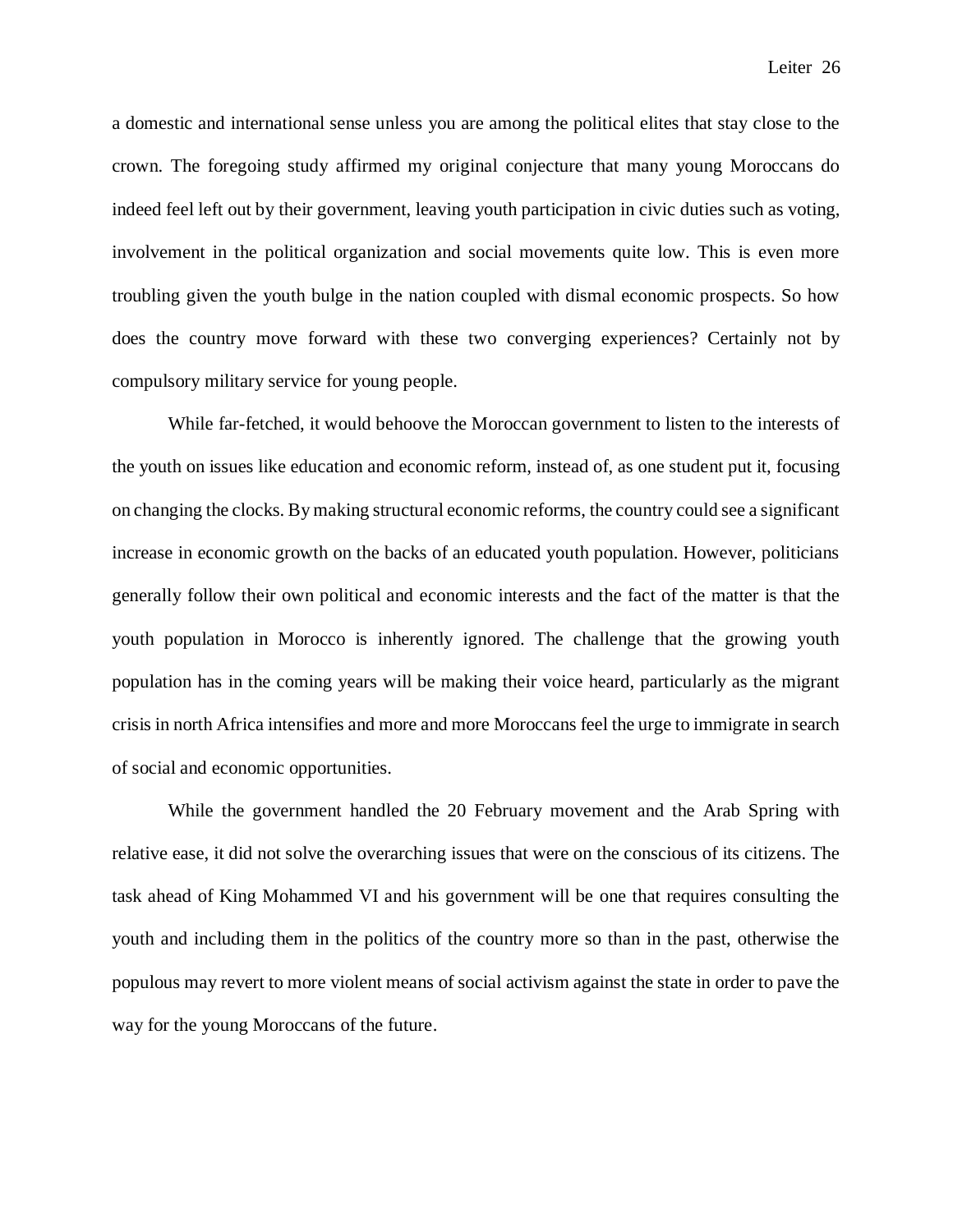#### Bibliography

Alami, A. (2018, November 16). [Personal interview by the author].

Austin, L. (2011). The Politics of Youth Bulge: From Islamic Activism to Democratic Reform in the Middle East and North Africa [PDF]. *SAIS Review of International Affairs*, *31*(2). https://doi.org/10.1353/sais.2011.0019

Boukadir, S. (2018, November 14). [Personal interview by the author].

- Bū-Ruqayyaẗ, R., & Miller, S. G. (1999). *In the shadow of the sultan: Culture, power, and politics in Morocco*. Cambridge (Mass.): Center for Middle Eastern Studies of Harvard University by Harvard University Press.
- Desrues, T. (2012). Moroccan Youth and the Forming of a New Generation: Social Change, Collective Action and Political Activism [PDF]. *Mediterranean Politics*, *17*(1), 23-40. Retrieved from http://dx.doi.org/10.1080/13629395.2012.655044
- Eljechtimi, A. (2018, August 21). Morocco reinstates compulsory military service for under-25s. *Reuters*. Retrieved from https://www.reuters.com/article/us-morocco-army/moroccoreinstates-compulsory-military-service-for-under-25s-idUSKCN1L52DA
- Ghafar, A. A., & Jacobs, A. L. (n.d.). Morocco: The king's dilemma. *Brookings Institute*. Retrieved from https://www.brookings.edu/blog/markaz/2017/03/02/morocco-the-kingsdilemma/

Kibou, Z. (2018, November 19). [Personal interview by the author].

Gregory, J. R. (1999, July 24). Hassan II of Morocco Dies at 70; A Monarch Oriented to the West. *The New York Times*. Retrieved from https://www.nytimes.com/1999/07/24/world/hassan-ii-of-morocco-dies-at-70-a-monarchoriented-to-the-west.html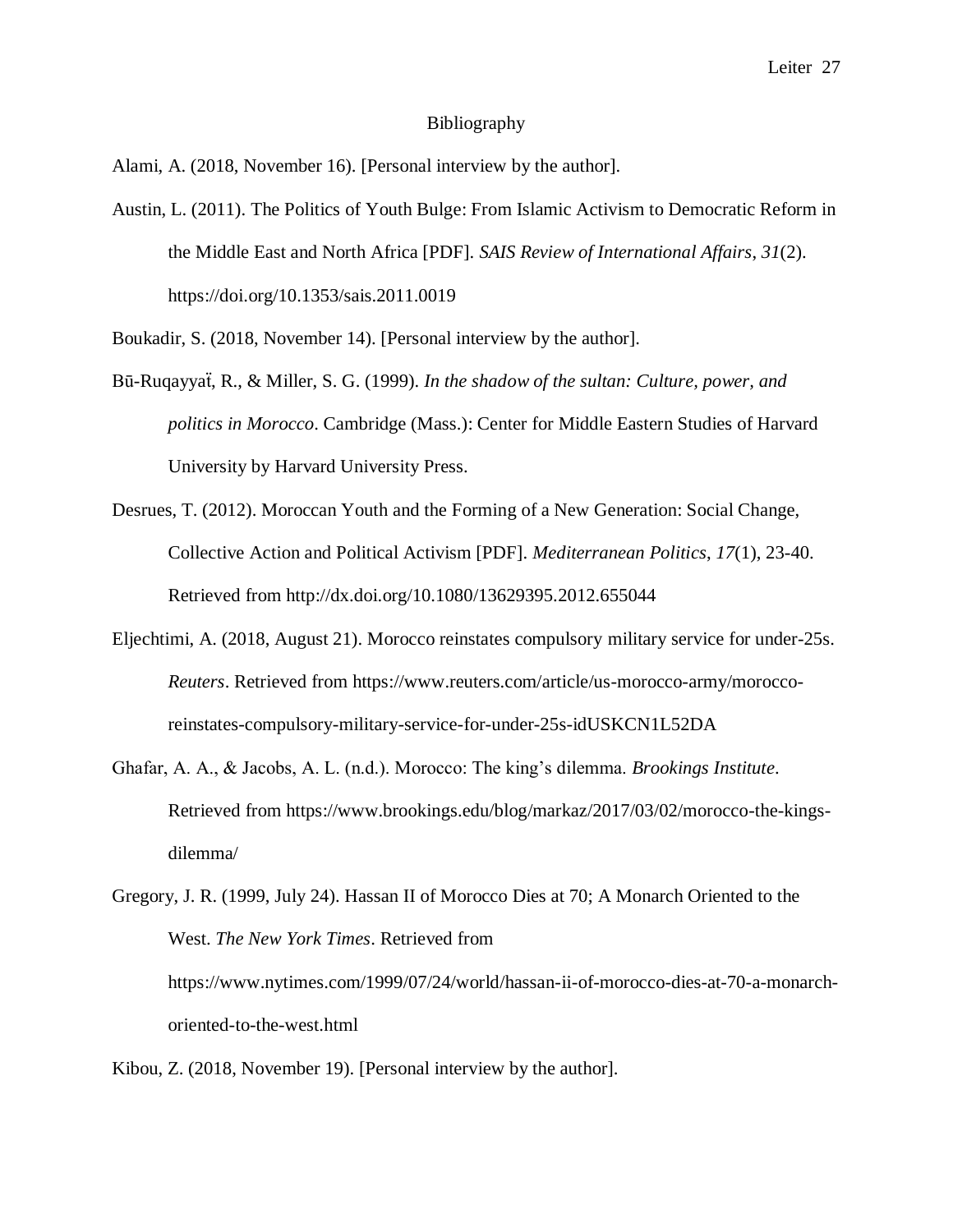Lachhab, H. (2018, November 14). [Personal interview by the author].

- Liddell, J., & Monjib, M. (n.d.). Morocco's King Mohammed VI: 10 Years and Counting. *Brookings Institute*. Retrieved from https://www.brookings.edu/opinions/moroccos-kingmohammed-vi-10-years-and-counting/
- More of the same? Elections in Morocco. (2016, October 15). *The Economist*. Retrieved from https://www.economist.com/middle-east-and-africa/2016/10/15/elections-in-morocco
- Moroccan woman dies after navy shoots at migrant boat. (2018, September 27). *The Guardian*. Retrieved from https://www.theguardian.com/world/2018/sep/27/moroccan-womanburied-after-navy-shoots-at-migrant-boat

Nour, Y. (2018, November 14). [Personal interview by the author].

- Sika, N. (2017). Ambiguities of student activism, authoritarianism and democratic attitudes: the cases of Egypt and Morocco [PDF]. *The Journal of North African Studies*, *22*(1), 35-29. Retrieved from http://dx.doi.org/10.1080/13629387.2016.1229183
- Spencer, C., Dr. (2016, October 13). Morocco's Missing Youth [Editorial]. Retrieved from Chatham House website: https://www.chathamhouse.org/expert/comment/morocco-smissing-youth
- Youshi, Y. (2018, November 16). [Personal interview by the author].
- *Youth participation in national parliaments 2016*. (2016). Retrieved from Inter-Parliamentary Union website: http://archive.ipu.org/pdf/publications/youthrep-e.pdf

Zerhouni, S. (2016, November 22). Morocco: Elections without Democracy [Editorial]. Retrieved from The Heinrich Böll Foundation website: https://www.boell.de/en/2016/11/22/morocco-elections-without-democracy